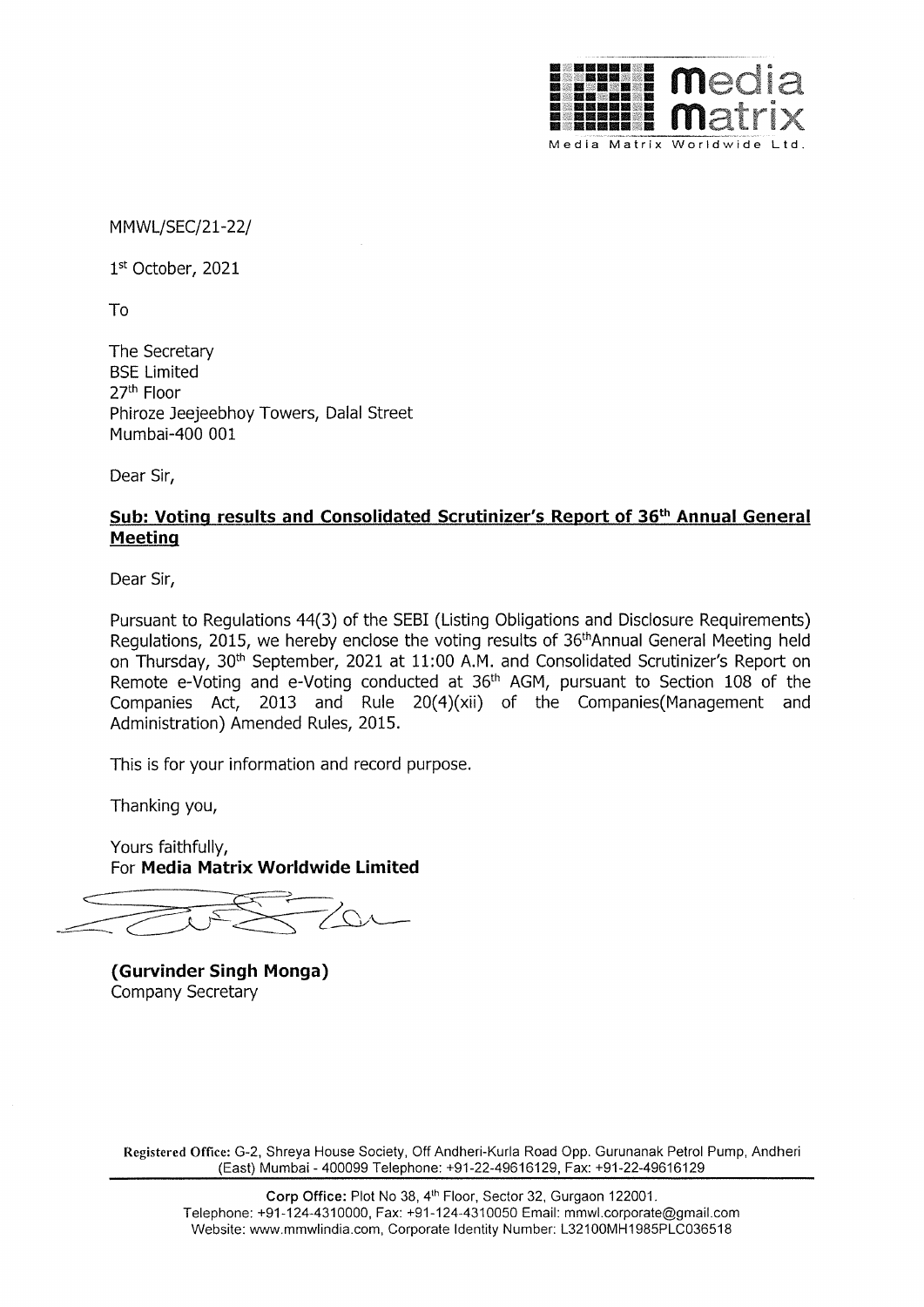

## **CONSOLIDATED SCRUTINIZER REPORT FOR REMOTE E-VOTING** & **INSTAPOLL i.e. E-VOTING**  AT ANNUAL GENERAL MEETING DURING 36TH ANNUAL GENERAL MEETING FOR **MEDIA MATRIX WORLDWIDE LIMITED**

#### **(Pursuant to Section 108 of the Companies Act, 2013 and Rule 20 of the Companies (Pursuant to Section 108 of the Companies Act, 2013 read with Rule 20 of the Companies (Management and Administration) Rules, 2014 as Amended)**

To,

The Chairman of the meeting 36th Annual General Meeting Media Matrix Worldwide Limited CIN: L32100MH1985PLC036518 G-2, Shreya House Society, Off Andheri-Kurla Road Opp. Gurunanak Petrol Pump, Andheri (East) Mumbai - 400099

**Subject: Passing of Resolution(s) through remote e-voting and Instapoll i.e. e-voting at AGM electronically by the members during the 36th Annual General Meeting {AGM} of Media Matrix Worldwide Limited {"the Company") held on Thursday, the 30th September, 2021 at 11:00 A. M. {1ST) through Video Conferencing ("VC")** / **other Audio-Visual Means (OAVM")** 

Dear Sir,

1. MZ & Associates, Firm of Company Secretaries were appointed as a Scrutinizer by the Board of Directors of Media Matrix Worldwide Limited ("the Company'') for the purpose of scrutinizing the process of voting through electronic means ('e-voting') i.e. remote e-voting and Instapoll i.e. evoting at AGM by members during the Annual General Meeting on the resolutions contained in the Notice dated August 13<sup>th</sup>, 2021 for 36<sup>th</sup> Annual General Meeting of the Members of the Company, held on Thursday, the September 30<sup>th</sup>, 2021 at 11:00 A.M. (IST).

In view of the continuing COVID-19 pandemic, the Ministry of Corporate Affairs ('MCA') has vide its General Circular No. 20/ 2020 dated May 5, 2020 and Circular No. 02/2021 dated 13th January, 2021 in relation to 'Clarification on holding of annual general meeting ('AGM') through video conferencing (VC') or other audio visual means ('OAVM') read with General Circular No. 14/2020 dated April 8, 2020 and General Circular No. 17 /2020 dated April 13, 2020 in relation to 'Clarification on passing of ordinary and special resolutions by companies under the Companies Act, 2013 and the rules made thereunder on account of the threat posed by Covid-19' and Circular No.02/21 dated 13th January, 2021 in relation to clarification on holding of Annual General Meeting (AGM) through video conferencing ('VC') or other audio visual means ('OAVM')(collectively referred to as 'MCA Circulars') and the Securities and Exchange Board of India ('SEBI') vide its circular No. SEBI/HO/CFD/ CMDl/CIR/P/2020/79 dated May 12, 2020 in relation to 'Additional relaxation in relation to compliance with certain provisions of SEBI (Listing Obligations and Disclosure Requirements) Regulations 2015 and Circular No. SEBI/HO/CFD/CMD2/CIR/P/2021/11 dated January 15, 2021 in relation to Relaxation from the compliance with certain provisions of SEBI (Listing Obligations and Disclosure Requirements) Regulations, due to Covid-19 pandemic' (Collectively referred to as the 'SEBI Circulars') permitted the holding of the Annual General Meeting

# M(Z Associates, Commpainy Secretaries

Peer Review Firm: 757/2020, Address: 3/31/ West Patel Nagar, New Delhi nooo8 Telephone No: - +91 R 4341 Ro3-04, Website: WEW. M. YVORIFlianCeleven  $E$ mail:  $\alpha$  secure mea $@$  mail, on

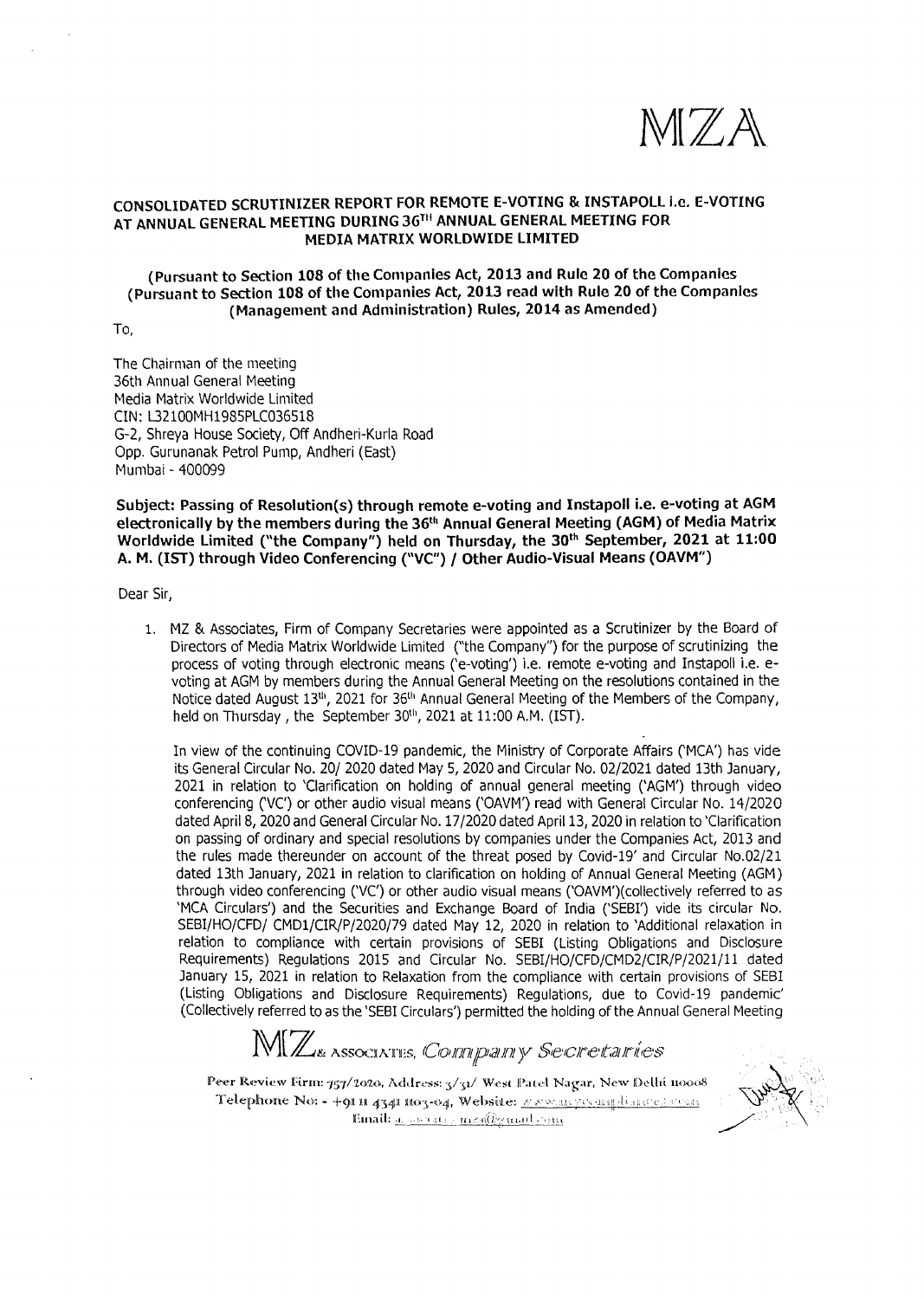

('AGM'/'the Meeting') through VC/OAVM, without the physical presence of the members at a common venue. In compliance with the provisions of the Companies Act, 2013 (the 'Act'), the SEBI (Listing Obligations and Disclosure Requirements) Regulations, 2015 ('SEBI Listing Regulations') and SEBI Circulars, MCA Circulars, the 36th AGM of the Company is being held through VC/OAVM.

- 2. The Company engaged National Securities Depository Limited ("NSDL") as the Service Provider for extending the facility of remote e-voting and Instapoll i.e. e-voting during the AGM to the shareholders of the Company. The Service Provider provided a system for recording the votes of the shareholders electronically on all the five (5) items mentioned in the Notice dated August 13th, 2021. The Company had also uploaded all the items of the business to be transacted on the website of the Company and also its Service Provider to facilitate their shareholders to cast their votes through remote e-voting and Instapoll. The Remote e-Voting facility was kept open from Monday, September 27<sup>th</sup>, 2021 (09:00 A.M.) to Wednesday, September, 29<sup>th</sup>, 2021 (05:00 P.M.).
- 3. The cut-off date (Record date) for the purposes of identifying the Shareholders who will be entitled to vote on the resolutions placed for the approval of the shareholders was September  $23^{rd}$ ,  $2021$ .
- 4. As on the cut-off date there were 6635 Shareholders of the Company. The Notice was sent through email to 5955 Shareholders whose email id was made available by the two depositories/RTA/depository participants.
- s. Pursuant to the Applicable Circulars, the Notice sent through email contained the detailed procedure to be followed by the shareholders to cast their votes electronically.
- 6. Pursuant to Rule 20(4)(v) of the Companies (Management and Administration) Amendment Rules, 2015, the Company also released an advertisement, which was published on Thursday, the September 09th, 2021 in The Hindustan Times (English Newspaper), and The Pudhari, (Marathi Newspaper). The notice published in the newspaper carried the required information as specified in the Rule  $20(4)(v)$  (a) to (h).
- 7. Particulars of all votes cast by electronic mode have been entered in the register separately maintained for the purpose in electronic mode.
- 8. At the 36<sup>th</sup> Annual General Meeting of the Company held through VC/OAVM, on Thursday, September 30<sup>th</sup>, 2021 at 11:00 a.m. onwards, after considering all the items of business, the facility to vote electronically i.e. through Instapoll was provided to facilitate those members who were attending the meeting through VC/ OAVM but could not participate in the remote e-voting to record their votes.
- 9. Thereafter, the remote e-voting and e-voting by the members at the AGM, results were unblocked by us at around 11:35 A.M. on September  $30<sup>th</sup>$ , 2021 in the presence of two witnesses on the National Securities Depository Limited (NSDL) e-voting platform and the voting summary statement

 $\mathbb{MZ}$ <sub>&</sub> Associates, *Coinnipainy Secretaries* 

Peer Review Firm: 757/2020, Address: 3/31/ West Patel Nagar, New Delhi nooos Telephone No: - +9n nn 434n mo3-04, Website: *www.maxicomaplianares* reasy Email: assessed remeal Quanticour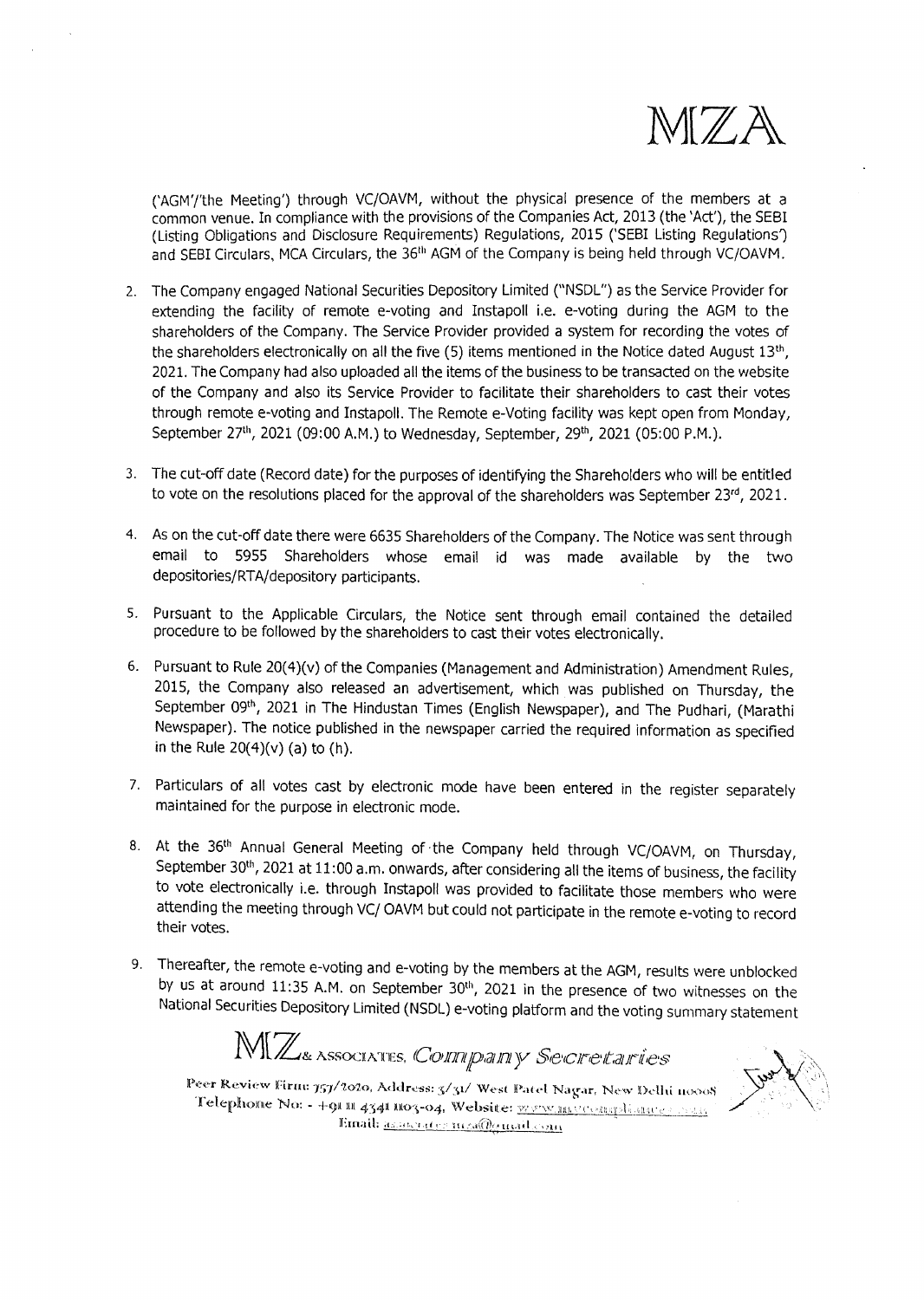

was downloaded pursuant to Rule 20(4)(xii) of the Companies (Management and Administration) Amendment Rules, 2015. After unblocking the total votes cast both through remote e-voting and Instapoll, were consolidated and the final Scrutinizer's Report was prepared

#### **Responsibility of the Management**

The Management of the Company is responsible lo ensure lhe compliance with the requirements of the relevant provisions of the Companies Acl, 2013 and the rules made thereunder and the SEBI (Listing Obligations and Disclosure Requirements) Regulations, 2015, relating to voting including voting by electronic means for the resolutions stated in the Notice dated August 13<sup>th</sup>, 2021.

#### **Responsibility as a Scrutinizer**

Our responsibility as a Scrutinizer for the e-votlng process is restricted to make a Scrutinizer Report of the votes cast "in favour" and "against" the resolutions set out in the Notice of 36<sup>th</sup> Annual General Meeting dated August 13<sup>th</sup>, 2021 based on the reports generated from the e-voting system provide by National Securities Depository Limited (NSDL), the authorised agency engaged by the Company for providing e-voting facility.

As a Scrutinizer, the report of the e-voting carried by the shareholders was duly compiled.

The result of e-voting is as under :-

#### **Agenda Item No. 1**

Ordinary Resolution for adoption of Audited Financial Statements for the financial year ended on 31<sup>st</sup> March, 2021, Reports of the Board of Directors and auditors' thereon.

| <b>Particulars</b>                                                                                                         | <b>No. of Members</b><br>who cast their<br>votes. | No. of Equity<br>Shares of the<br><b>Nominal Value of</b><br>$Rs.1/-$ each.<br>(No. of Votes) | % of Total<br><b>Valid Votes</b><br><b>Received</b> |  |
|----------------------------------------------------------------------------------------------------------------------------|---------------------------------------------------|-----------------------------------------------------------------------------------------------|-----------------------------------------------------|--|
| Total Votes received by electronic<br>mode (Remote e-voting) and at the<br>electronically<br>AGM<br>through<br>(Instapoll) | 64                                                | 74,00,18,334                                                                                  | 100                                                 |  |
| Total Number of Votes against the<br>resolution                                                                            | ٦                                                 | 3003                                                                                          | 0.0004                                              |  |
| Total Number of Votes in favour of<br><b>Resolution</b>                                                                    | 61                                                | 74,00,15,331                                                                                  | 99.9996                                             |  |

Therefore, the Resolution No. 1 has been approved with requisite majority.

MIZ ASSOCIATES, CONNIPANTY Secretaries

Peer Review Firm: 757/2020, Address: 3/31/ West Patel Nagar, New Delhi 110008

Telephone No: - 4-91 III 4341 1103-04, Website: 707/77 as presugalizate in construction *limaih <sub>if</sub>*  $\sim$  *i is*  $\sim$  *na id*(*limain*, *ion*)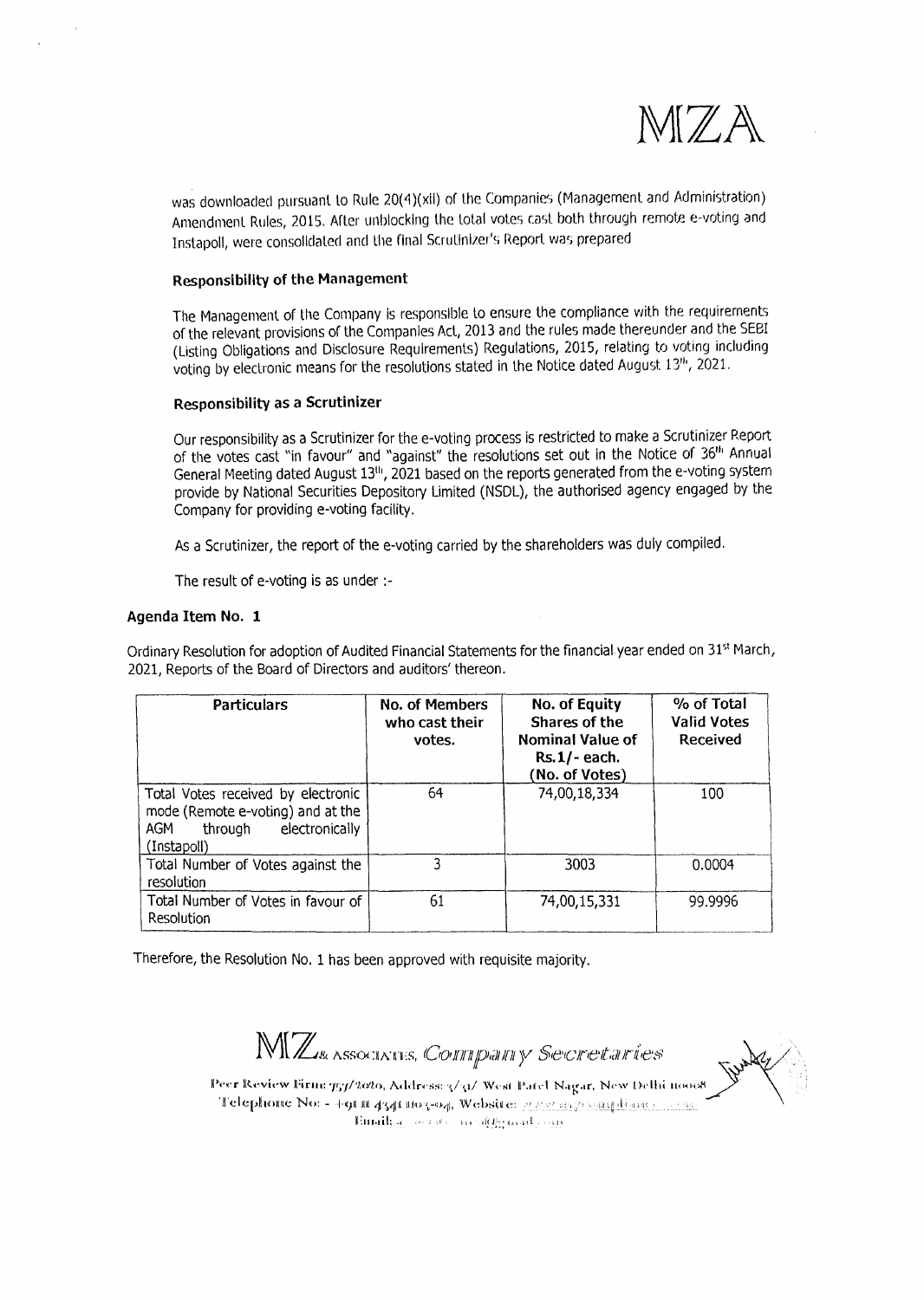

#### **Agenda Item No. 2**

Ordinary Resolution for adoption of consolidated audited financial statements for the financial year ended March 31, 2021 and Auditors Report thereon.

| <b>Particulars</b>                                                                                                         | No. of Members<br>who cast their<br>votes. | No. of Equity<br>Shares of the<br><b>Nominal Value of</b><br>$Rs.1/-$ each.<br>(No. of Votes) | % of Total<br><b>Valid Votes</b><br><b>Received</b> |  |
|----------------------------------------------------------------------------------------------------------------------------|--------------------------------------------|-----------------------------------------------------------------------------------------------|-----------------------------------------------------|--|
| Total Votes received by electronic<br>mode (Remote e-voting) and at the<br>through<br>electronically<br>AGM<br>(Instapoll) | 64                                         | 74,00,18,334                                                                                  | 100                                                 |  |
| Total Number of Votes against the<br>resolution                                                                            | ٦                                          | 3003                                                                                          | 0.0004                                              |  |
| Total Number of Votes in favour of<br>Resolution                                                                           | 61                                         | 74,00,15,331                                                                                  | 99.9996                                             |  |

Therefore, the Resolution No. 2 has been approved with requisite majority.

### **Agenda Item No. 3**

Ordinary Resolution: To re-appoint Shri Sunil Batra, (DIN: 02188254), Director who retires by rotation and being eligible offers himself for re-appointment :-

| <b>Particulars</b>                                                                                                         | No. of Members<br>who cast their<br>votes. | No. of Equity<br>Shares of the<br>Nominal Value of<br>$Rs.1/-$ each.<br>No. of Votes) | % of Total<br><b>Valid Votes</b><br>Received |  |
|----------------------------------------------------------------------------------------------------------------------------|--------------------------------------------|---------------------------------------------------------------------------------------|----------------------------------------------|--|
| Total Votes received by electronic<br>mode (Remote e-voting) and at the<br>AGM<br>through<br>electronically<br>(Instapoli) | 64                                         | 74,00,18,334                                                                          | 100                                          |  |
| Total Number of Votes against the<br>resolution                                                                            | 3                                          | 3003                                                                                  | 0.0004                                       |  |
| Total Number of Votes in favour of<br>Resolution                                                                           | 61                                         | 74,00,15,331                                                                          | 99.9996                                      |  |

Therefore, the Resolution No. 3 has been approved with requisite majority.

MIZ ASSOCIATES, COMMPAINY Secretaries



Peer Review Firm: 757/2020, Address: 3/31/ West Patel Nagar, New Delhi noo08 Telephone No: - +91 m 4341 mo3-04, Website: www.m.younglianoes.com  $\noindent$ **Email:**  $\noindent$ *associates.nead@gmail.com*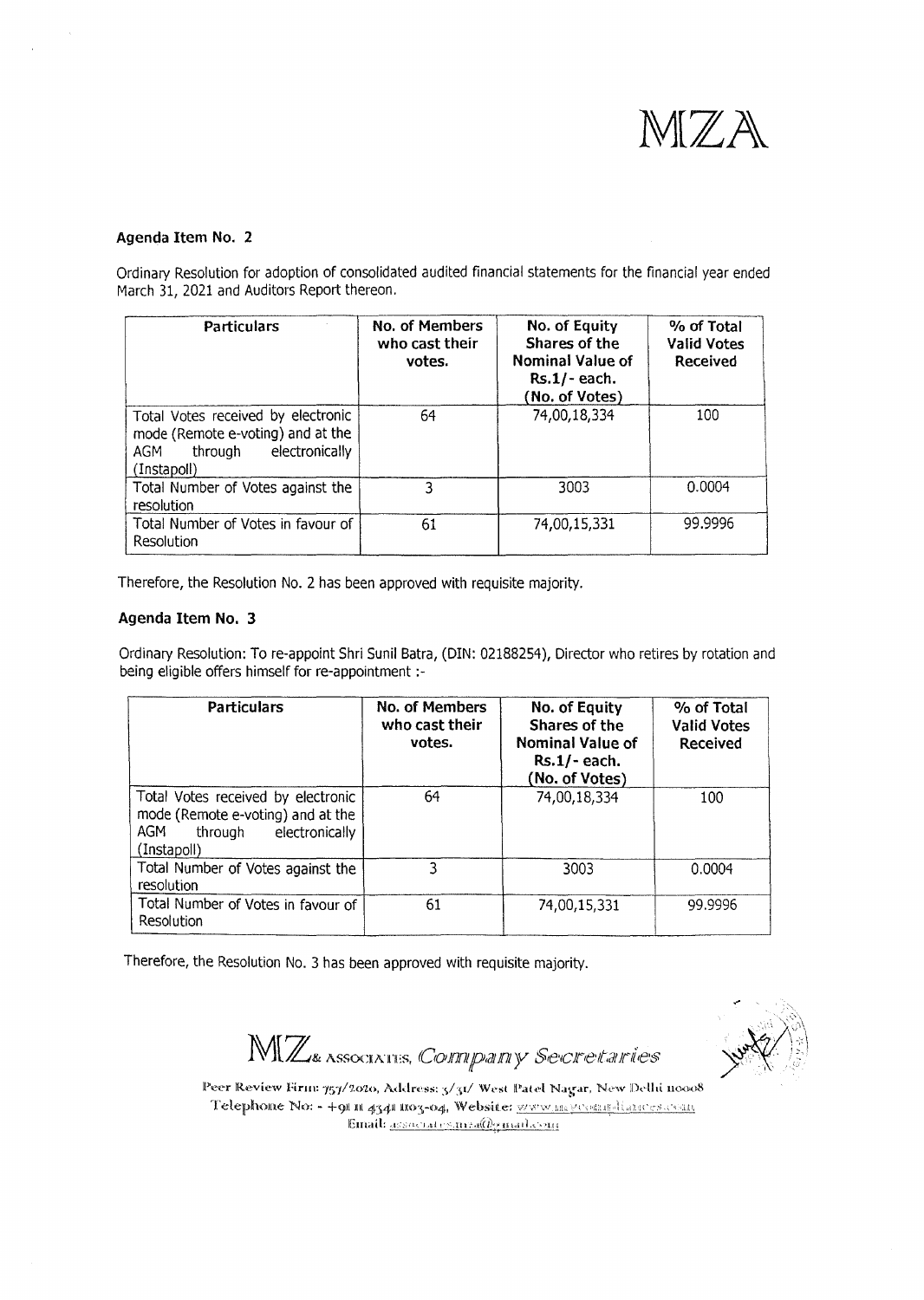

#### **Agenda Item No. 4**

Ordinary Resolution for appointment of M/s SGN & CO, Chartered Accountants (Firm registration number 134565W), as Statutory Auditors and to fix their remuneration :-

| <b>Particulars</b>                                                                                                         | No. of Members<br>who cast their<br>votes. | No. of Equity<br>Shares of the<br>Nominal Value of<br>$Rs.1/-$ each.<br>(No. of Votes) | % of Total<br><b>Valid Votes</b><br><b>Received</b> |  |
|----------------------------------------------------------------------------------------------------------------------------|--------------------------------------------|----------------------------------------------------------------------------------------|-----------------------------------------------------|--|
| Total Votes received by electronic<br>mode (Remote e-voting) and at the<br>through<br>electronically<br>AGM<br>(Instapoll) | 64                                         | 74,00,18,334                                                                           | 100                                                 |  |
| Total Number of Votes against the<br>resolution                                                                            | ٦                                          | 3003                                                                                   | 0.0004                                              |  |
| Total Number of Votes in favour of<br>Resolution                                                                           | 61                                         | 74,00,15,331                                                                           | 99.9996                                             |  |

Therefore, the Resolution No. 4 has been approved with requisite majority.

#### **Special Busines - Agenda Item No. 5**

Ordinary Resolution To revise remuneration of Shri Sandeep Jairath (DIN 05300460) ,Whole-time Director cum Chief Financial Officer of the Company

| <b>Particulars</b>                                                                                                         | No. of Members<br>who cast their<br>votes. | No. of Equity<br>Shares of the<br><b>Nominal Value of</b><br>$Rs.1/-$ each.<br>No. of Votes) | % of Total<br><b>Valid Votes</b><br>Received |
|----------------------------------------------------------------------------------------------------------------------------|--------------------------------------------|----------------------------------------------------------------------------------------------|----------------------------------------------|
| Total Votes received by electronic<br>mode (Remote e-voting) and at the<br>AGM<br>through<br>electronically<br>(Instapoll) | 64                                         | 74,00,18,334                                                                                 | 100                                          |
| Total Number of Votes against the<br>resolution                                                                            | ٦                                          | 3003                                                                                         | 0.0004                                       |
| Total Number of Votes in favour of<br>Resolution                                                                           | 61                                         | 74,00,15,331                                                                                 | 99.9996                                      |

Therefore, the Resolution No. 5 has been approved with requisite majority.

 $\mathbb{M}$  **Z** *ASSOCIATES. COMEPARTY Secretaries* 

Peer Review Firm:  $\frac{1}{157}/\frac{10}{100}$ , Address:  $\frac{1}{31}$  West Patel Nagar, New Delhi nooo8 Telephone No: - +91 ii 4341 mo 5-04, Website: MENER PERMISSIONE LOOM Email: control meachematicam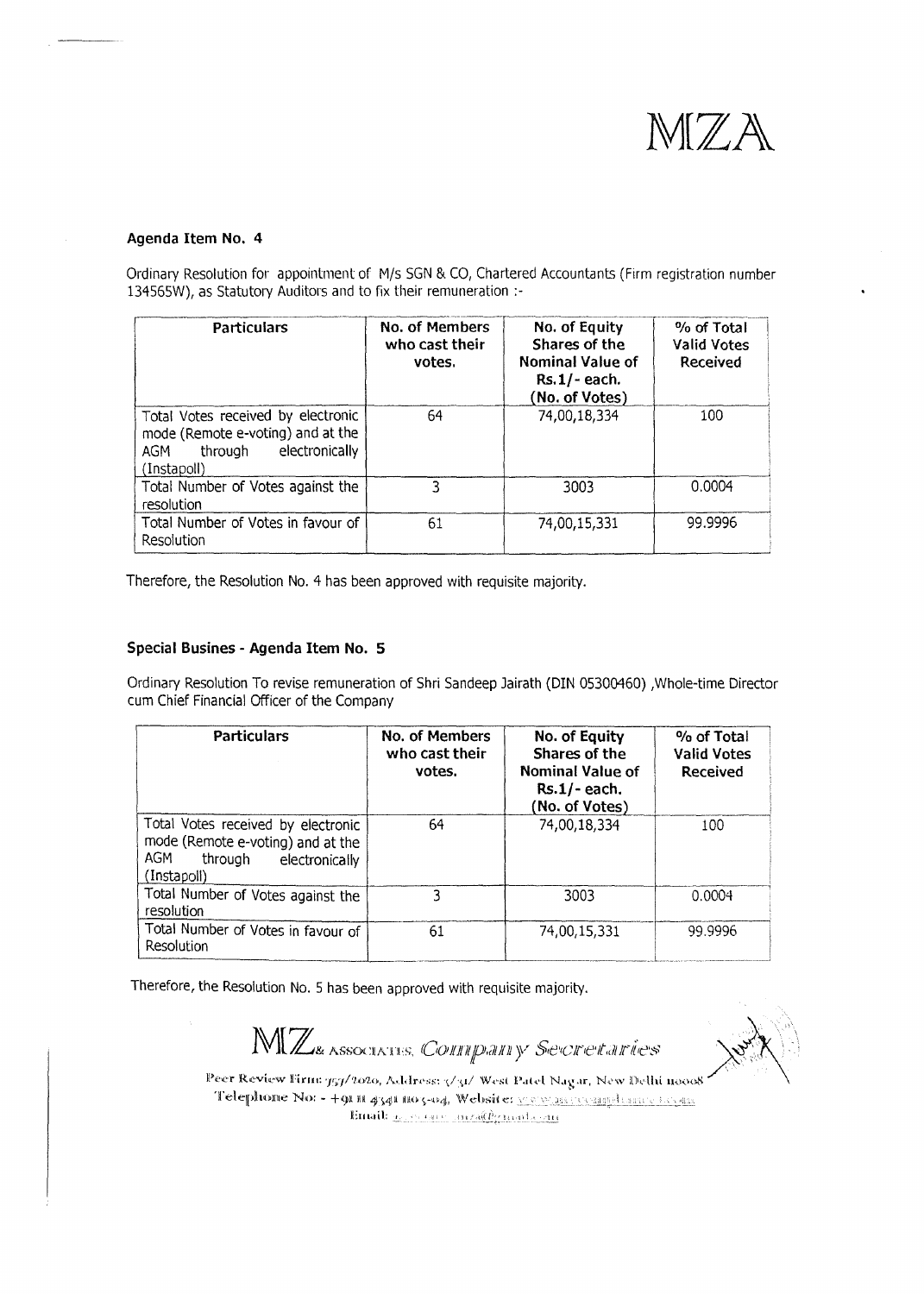

All the five (05) resolutions stand passed under remote e-voting and Instapoll with the requisite majority and, hence, deemed to be passed as on the date of the AGM, i.e. on September 30<sup>th</sup>, 2021.

We hereby confirm that we have maintaining the soft copy of the registers received from the service provider in respect of the votes cast through remote e- voting and Instapoll by way of electronic means by the members of the Company.

All other relevant records relating to remote e-voting and Instapoll shall remain in the safe custody of the Scrutinizer and will be hand over to the Company until the Chairman considers, approves and signs the Minutes of the 36<sup>th</sup> AGM. You may kindly declare the results accordingly.

Thanking you,

Yours faithfully,

**For MZ & Associates Scrutinizer**  *c•',::: ..*"c ·,~'::; '-'



**CS Mohd Zafar** Partner Membership No. FCS 9184 CP No. 13875 UDIN: F009184C001060630

Place: Lucknow

Date: 1<sup>th</sup> October, 2021

Counter Signed by Shri Gurvinder Singh Monga, Company Secretary Authorised by the Chairman of the Meeting

(Gurvinder Singh Monge) Company Secretary

MZ ASSOCIATES, COMMPAINY Secretaries

Peer Review Firm: 757/2020, Address: 3/31/ West Patel Nagar, New Delhi 110008 Telephone No: - +9n n 434n no3-04, Website: www.magroundicades.com. 1. Email: <u>*Assacentes meal Quad com*</u>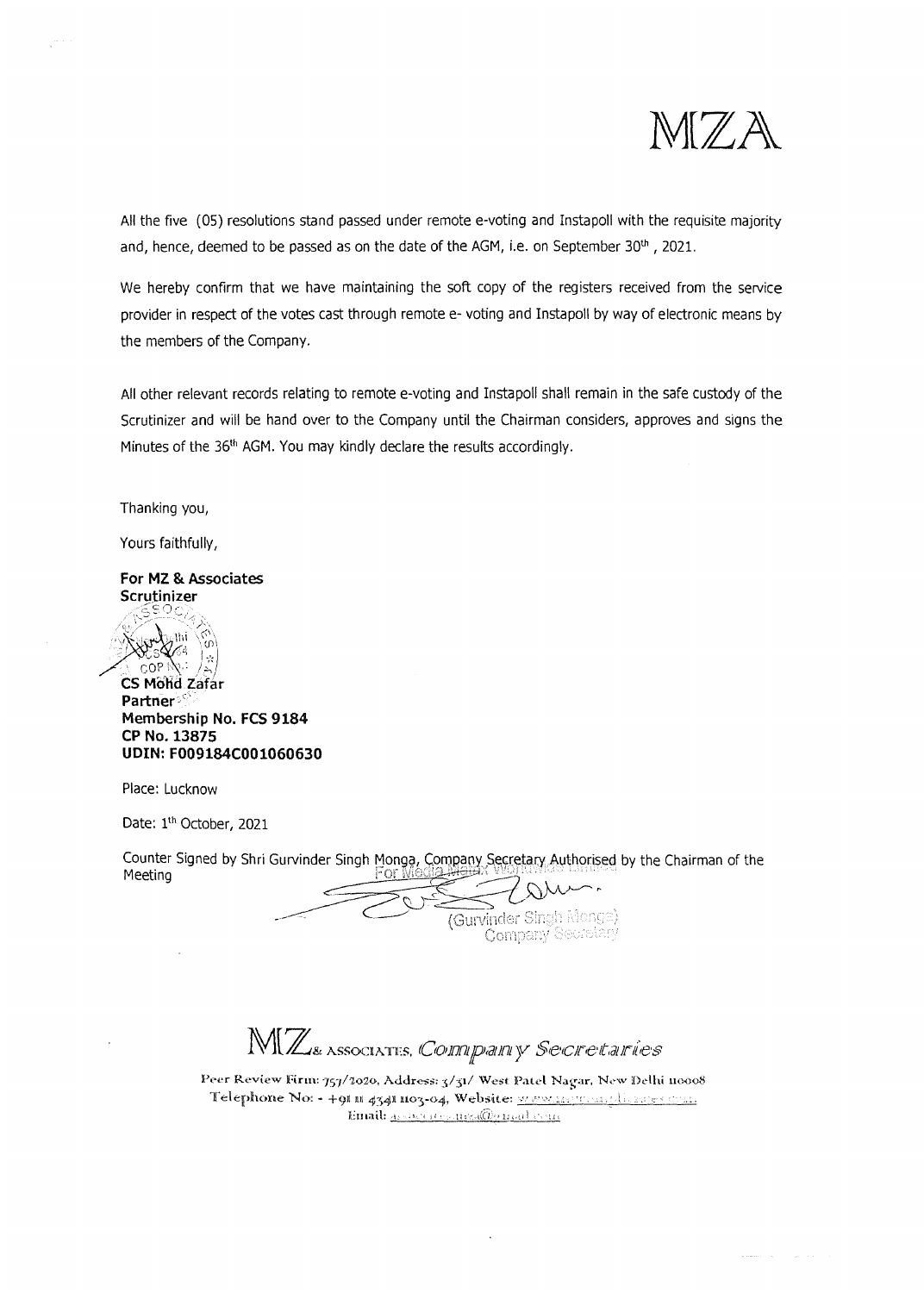| <b>BSELTD</b>      |   |                                  |                                  |  |  |  |
|--------------------|---|----------------------------------|----------------------------------|--|--|--|
| ACKNOWLEDGEMENT    |   |                                  |                                  |  |  |  |
| Acknowledgement No |   | : 0110202101410044               | Date & Time: 01/10/2021 13:41:00 |  |  |  |
| Scrip Code         | ÷ | 512267                           |                                  |  |  |  |
| <b>Entity Name</b> |   | : Media Matrix Worldwide Limited |                                  |  |  |  |
| Compliance Type    |   | : Regulation 44 - Voting Results |                                  |  |  |  |
| Quarter / Period   |   | : 23/09/2021                     |                                  |  |  |  |
| Mode               |   | E-Filing                         |                                  |  |  |  |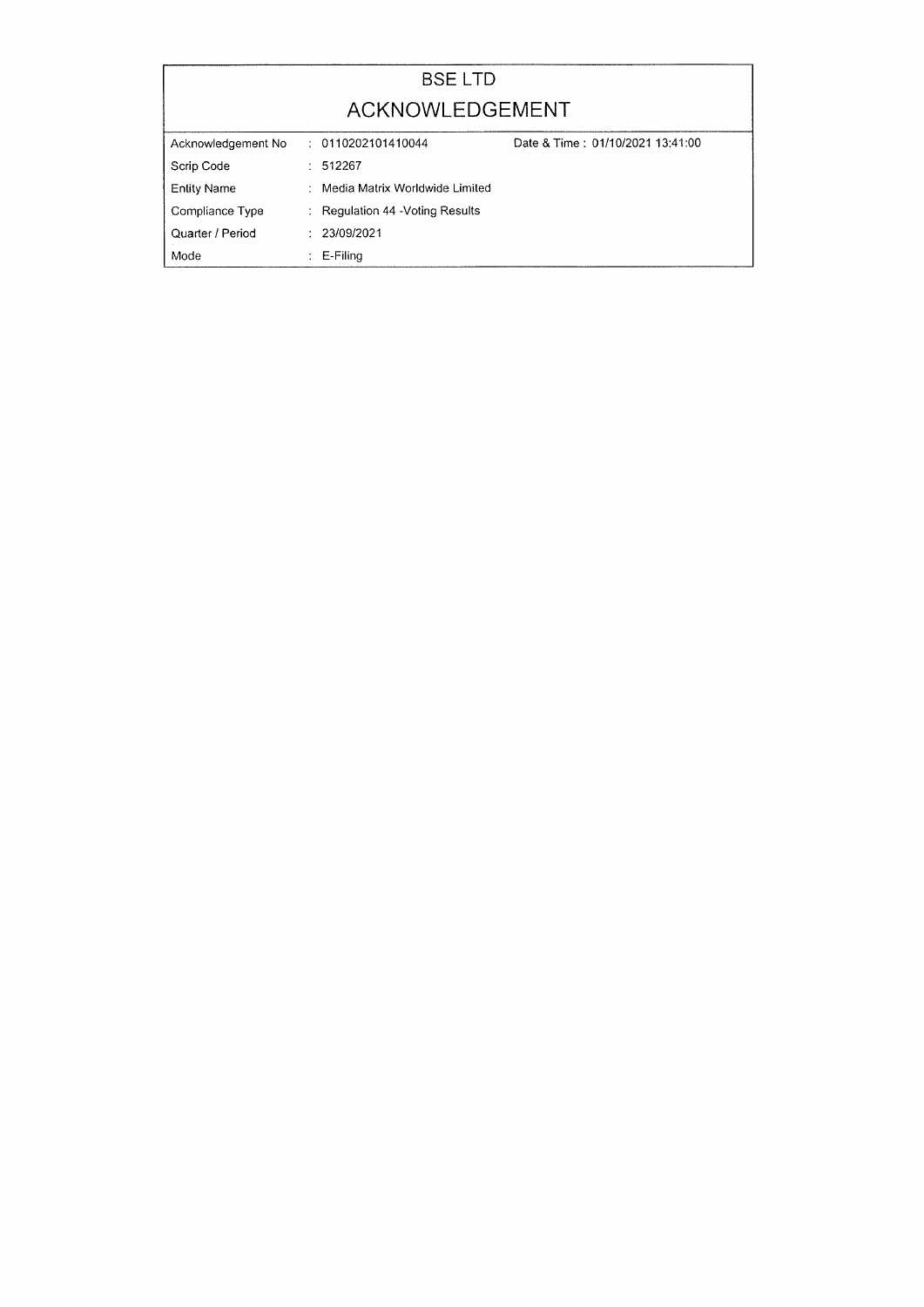| General information about company                                                           |                                |  |  |  |
|---------------------------------------------------------------------------------------------|--------------------------------|--|--|--|
| Scrip code                                                                                  | 512267                         |  |  |  |
| NSE Symbol                                                                                  | Not Listed                     |  |  |  |
| MSEI Symbol                                                                                 | Not Listed                     |  |  |  |
| ISIN                                                                                        | INE200D01020                   |  |  |  |
| Name of the company                                                                         | Media Matrix Worldwide Limited |  |  |  |
| Type of meeting                                                                             | <b>AGM</b>                     |  |  |  |
| Date of the meeting / last day of receipt of postal ballot forms (in case of Postal Ballot) | 30-09-2021                     |  |  |  |
| Start time of the meeting                                                                   | $11:00$ AM                     |  |  |  |
| End time of the meeting                                                                     | $11:20$ AM                     |  |  |  |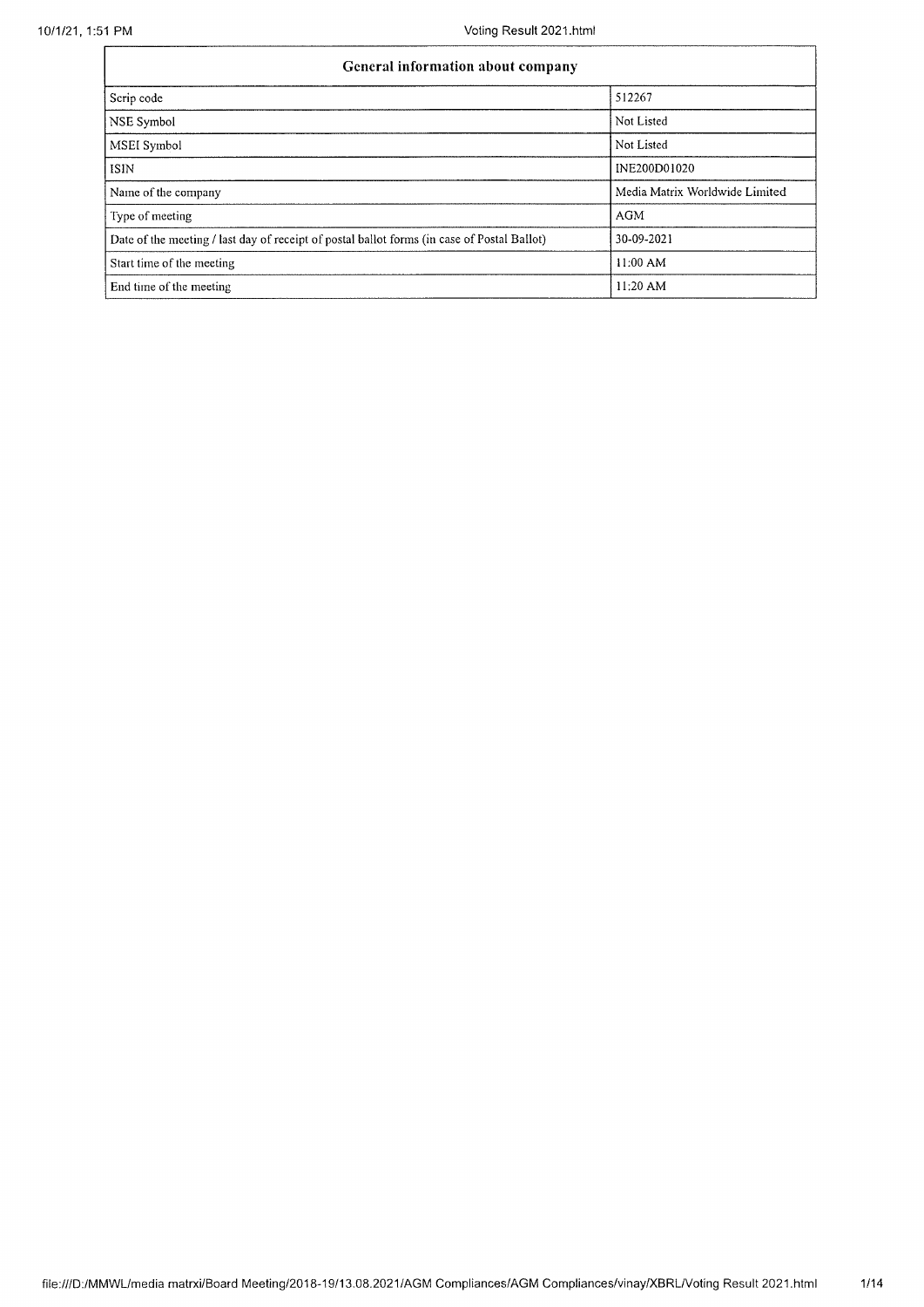| <b>Scrutinizer Details</b>                |                  |  |  |  |
|-------------------------------------------|------------------|--|--|--|
| Name of the Scrutinizer                   | CS Mohd Zafar    |  |  |  |
| Firms Name                                | MZ & Associates  |  |  |  |
| Qualification                             | CS.              |  |  |  |
| Membership Number                         | <b>FCS 9184</b>  |  |  |  |
| Date of Board Meeting in which appointed  | 13-08-2021       |  |  |  |
| Date of Issuance of Report to the company | $01 - 10 - 2021$ |  |  |  |

 $\sim$   $\sim$ 

 $\overline{\phantom{a}}$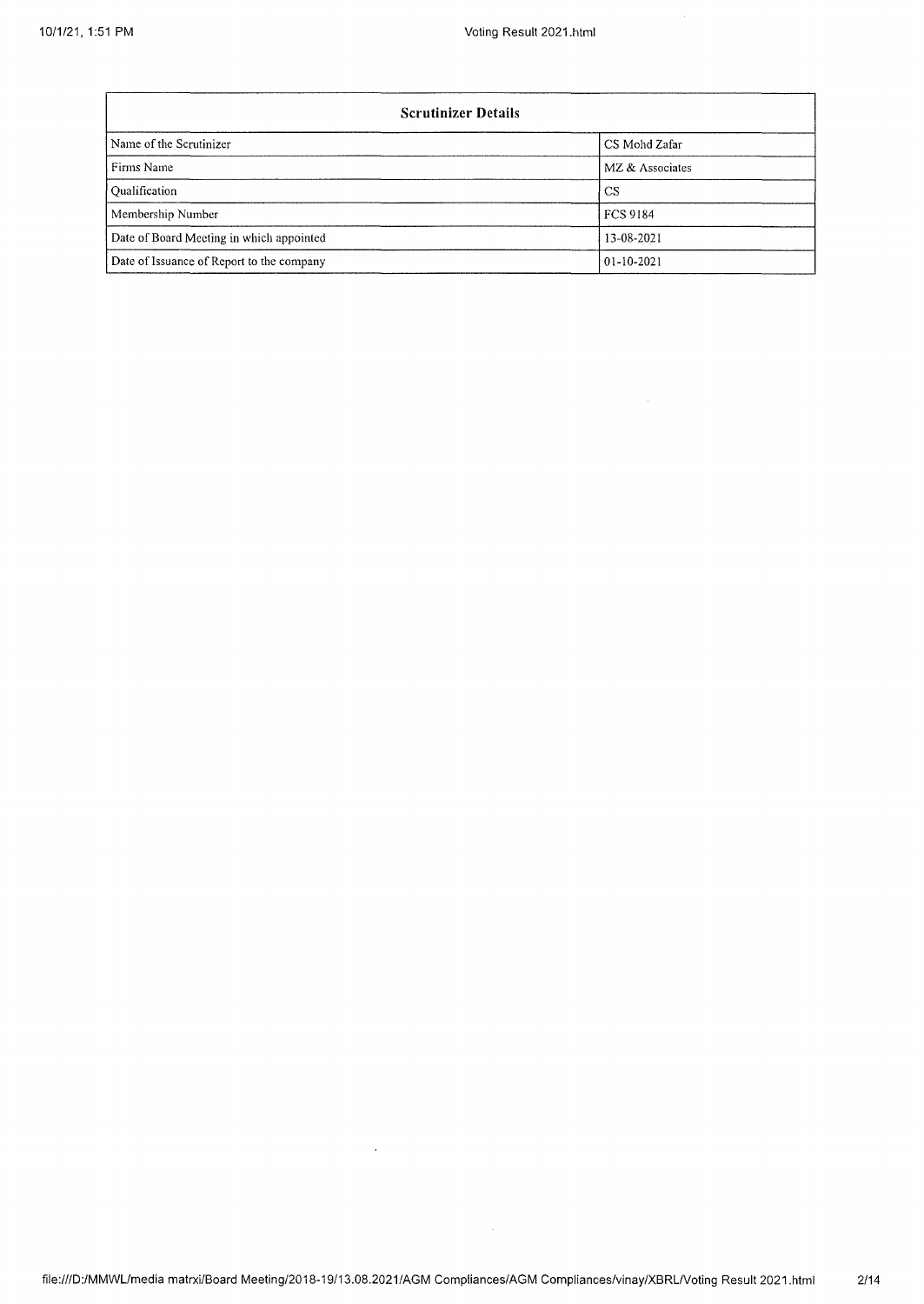| <b>Voting results</b>                                                        |                |  |  |  |
|------------------------------------------------------------------------------|----------------|--|--|--|
| Record date                                                                  | 23-09-2021     |  |  |  |
| Total number of shareholders on record date                                  | 6635           |  |  |  |
| No. of shareholders present in the meeting either in person or through proxy |                |  |  |  |
| a) Promoters and Promoter group                                              | $\theta$       |  |  |  |
| b) Public                                                                    | 0              |  |  |  |
| No. of shareholders attended the meeting through video conferencing          |                |  |  |  |
| a) Promoters and Promoter group                                              | $\overline{2}$ |  |  |  |
| b) Public                                                                    | 36             |  |  |  |
| 5<br>No. of resolution passed in the meeting                                 |                |  |  |  |
| Disclosure of notes on voting results                                        |                |  |  |  |

 $\mathcal{L}$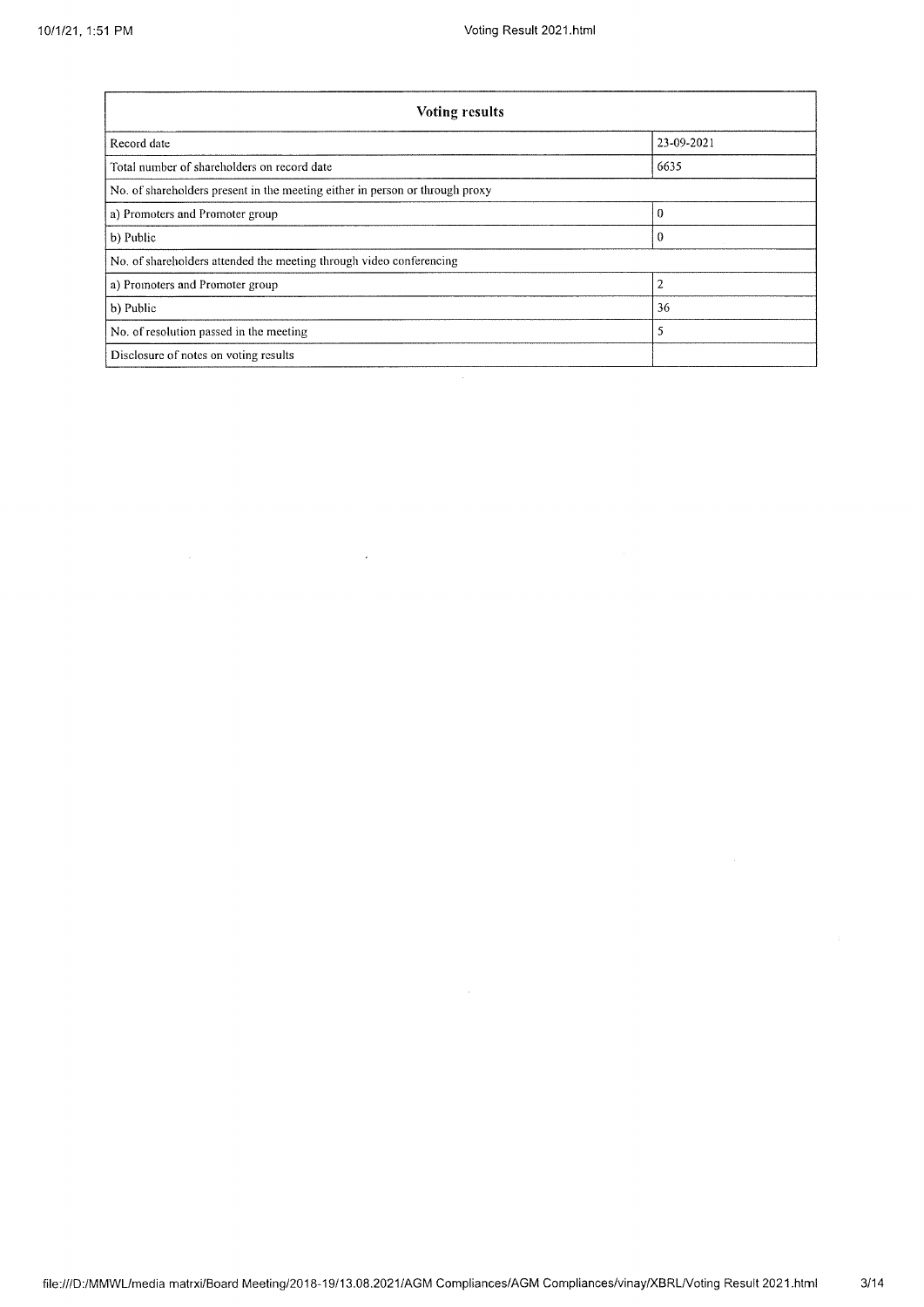|                                                                             |                                        |                       |                           | Resolution(1)                                                                                                                                         |                                  |                                |                                            |                                          |
|-----------------------------------------------------------------------------|----------------------------------------|-----------------------|---------------------------|-------------------------------------------------------------------------------------------------------------------------------------------------------|----------------------------------|--------------------------------|--------------------------------------------|------------------------------------------|
| Resolution required: (Ordinary / Special)                                   |                                        |                       | Ordinary                  |                                                                                                                                                       |                                  |                                |                                            |                                          |
| Whether promoter/promoter group are interested in the<br>agenda/resolution? |                                        |                       |                           | No                                                                                                                                                    |                                  |                                |                                            |                                          |
| Description of resolution considered                                        |                                        |                       |                           | Adoption of Audited Financial Statements for the financial year ended on 31st<br>March, 2021, Reports of the Board of Directors and auditors' thereon |                                  |                                |                                            |                                          |
| Category                                                                    | Mode of<br>voting                      | No. of<br>shares held | No. of<br>votes<br>polled | % of Votes polled<br>on outstanding<br>shares                                                                                                         | No. of<br>$votes - in$<br>favour | No. of<br>$votes -$<br>against | % of votes in<br>favour on votes<br>polled | % of Votes<br>against on votes<br>polled |
|                                                                             |                                        | (1)                   | (2)                       | $(3)=[(2)/(1)]*100$                                                                                                                                   | (4)                              | (5)                            | $(6)=$<br>$[(4)/(2)]$ *100                 | $(7)=$<br>$[(5)/(2)]$ * 100              |
|                                                                             | E-Voting                               |                       | 685433752                 | 99.6618                                                                                                                                               | 685433752                        | $\theta$                       | 100                                        | $\mathbf 0$                              |
| Promoter and                                                                | Poll                                   |                       |                           |                                                                                                                                                       |                                  |                                |                                            |                                          |
| Promoter<br>Group                                                           | Postal Ballot<br>$($ if<br>applicable) | 687759918             |                           |                                                                                                                                                       |                                  |                                |                                            |                                          |
|                                                                             | Total                                  | 687759918             | 685433752                 | 99.6618                                                                                                                                               | 685433752                        | $\theta$                       | 100                                        | $\Omega$                                 |
|                                                                             | E-Voting                               |                       | 0                         | $\bf{0}$                                                                                                                                              | 0                                | $\mathbf 0$                    | $\mathbf 0$                                | $\pmb{0}$                                |
|                                                                             | Poll                                   | $\mathbf{0}$          | $\Omega$                  | $\mathbf 0$                                                                                                                                           | $\Omega$                         | $\mathbf 0$                    | $\overline{0}$                             | $\mathbf{0}$                             |
| Public-<br>Institutions                                                     | Postal Ballot<br>(if<br>applicable)    |                       | $\theta$                  | $\bf{0}$                                                                                                                                              | 0                                | $\bf{0}$                       | $\mathbf 0$                                | 0                                        |
|                                                                             | Total                                  | $\Omega$              | $\theta$                  | $\Omega$                                                                                                                                              | $\Omega$                         | $\mathbf{0}$                   | $\Omega$                                   | 0                                        |
|                                                                             | E-Voting                               |                       | 54584582                  | 12.2667                                                                                                                                               | 54581579                         | 3003                           | 99.9945                                    | 0.0055                                   |
|                                                                             | Poll                                   |                       |                           |                                                                                                                                                       |                                  |                                |                                            |                                          |
| Public-Non<br>Institutions                                                  | Postal Ballot<br>(if<br>applicable)    | 444982301             |                           |                                                                                                                                                       |                                  |                                |                                            |                                          |
|                                                                             | Total                                  | 444982301             | 54584582                  | 12.2667                                                                                                                                               | 54581579                         | 3003                           | 99.9945                                    | 0.0055                                   |
|                                                                             | Total                                  | 1132742219            | 740018334                 | 65.3298                                                                                                                                               | 740015331                        | 3003                           | 99.9996                                    | 0.0004                                   |
|                                                                             |                                        |                       |                           | Whether resolution is Pass or Not.<br>Yes                                                                                                             |                                  |                                |                                            |                                          |
| Disclosure of notes on resolution                                           |                                        |                       |                           |                                                                                                                                                       |                                  |                                |                                            |                                          |

 $\sim 10^{-1}$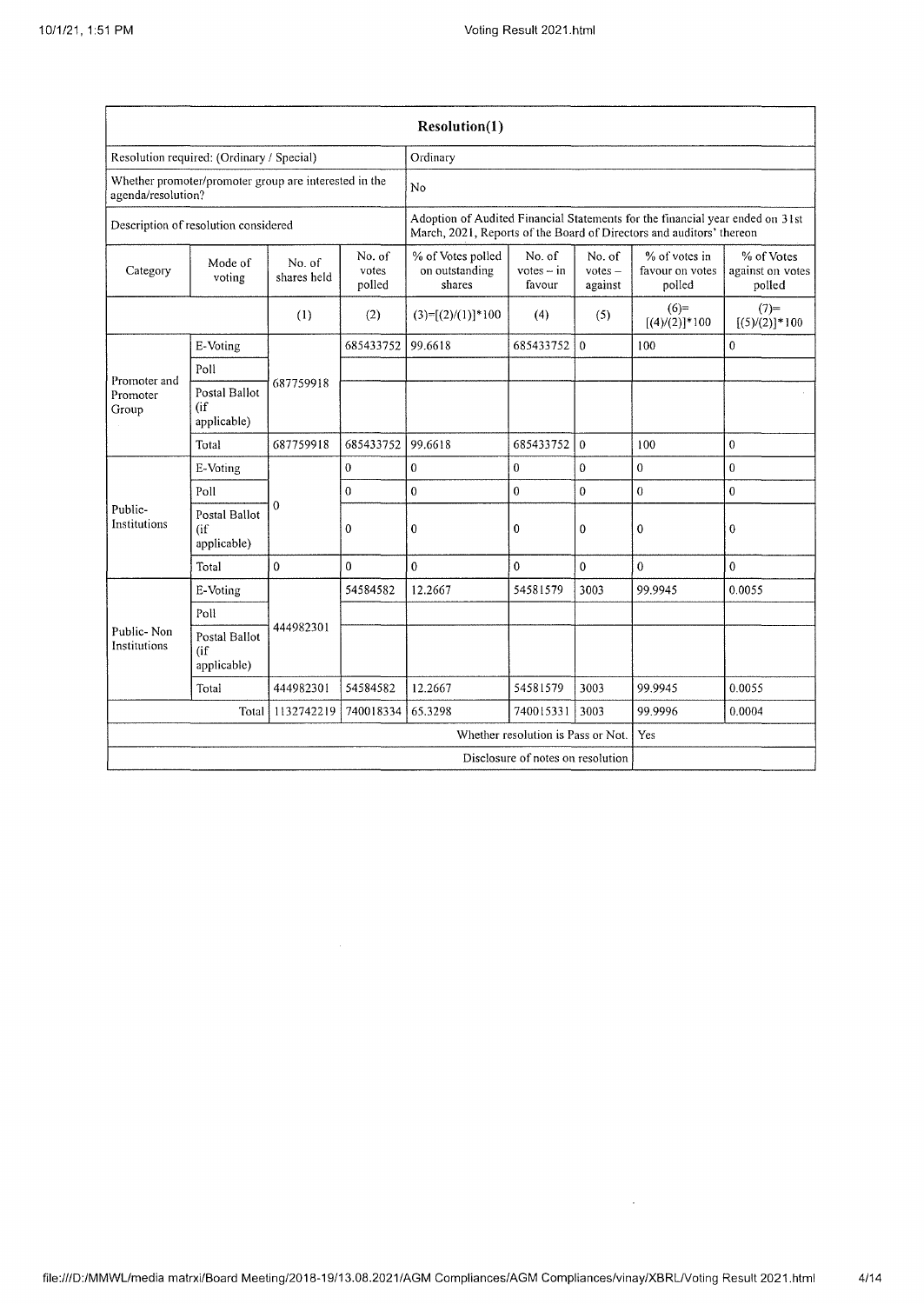| <b>Details of Invalid Votes</b> |              |  |  |  |
|---------------------------------|--------------|--|--|--|
| Category                        | No. of Votes |  |  |  |
| Promoter and Promoter Group     |              |  |  |  |
| Public Insitutions              |              |  |  |  |
| Public - Non Insitutions        |              |  |  |  |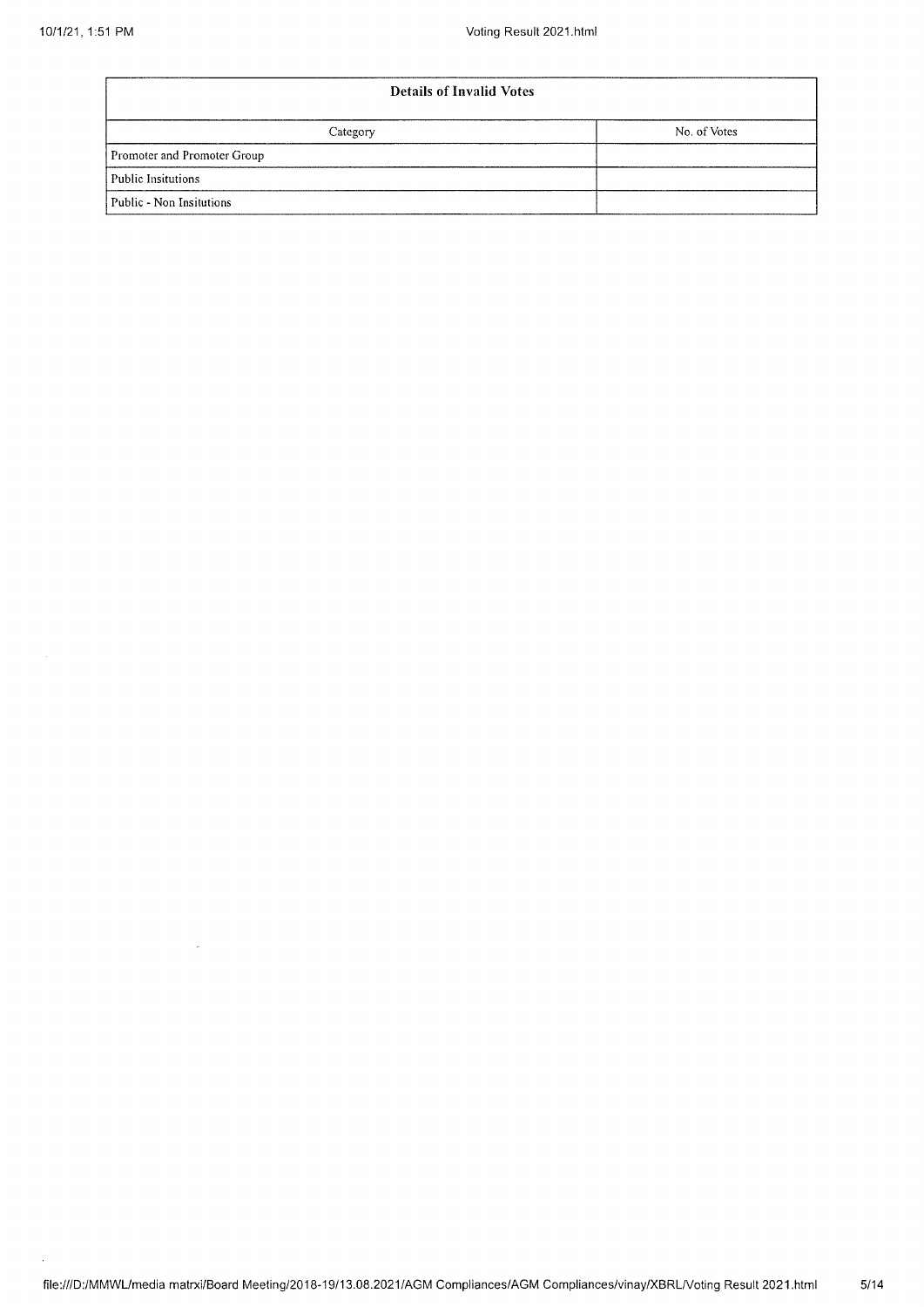à.

| Resolution(2)                                                               |                                       |                       |                           |                                                                                                                                  |                                  |                                |                                            |                                          |
|-----------------------------------------------------------------------------|---------------------------------------|-----------------------|---------------------------|----------------------------------------------------------------------------------------------------------------------------------|----------------------------------|--------------------------------|--------------------------------------------|------------------------------------------|
| Resolution required: (Ordinary / Special)                                   |                                       |                       | Ordinary                  |                                                                                                                                  |                                  |                                |                                            |                                          |
| Whether promoter/promoter group are interested in the<br>agenda/resolution? |                                       |                       |                           | N <sub>0</sub>                                                                                                                   |                                  |                                |                                            |                                          |
| Description of resolution considered                                        |                                       |                       |                           | Adoption of consolidated audited financial statements for the financial year<br>ended March 31, 2021 and Auditors Report thereon |                                  |                                |                                            |                                          |
| Category                                                                    | Mode of<br>voting                     | No. of<br>shares held | No. of<br>votes<br>polled | % of Votes polled<br>on outstanding<br>shares                                                                                    | No. of<br>$votes - in$<br>favour | No. of<br>$votes -$<br>against | % of votes in<br>favour on votes<br>polled | % of Votes<br>against on votes<br>polled |
|                                                                             |                                       | (1)                   | (2)                       | $(3)=[(2)/(1)]*100$                                                                                                              | (4)                              | (5)                            | $(6)=$<br>$[(4)/(2)]$ * 100                | $(7)=$<br>$[(5)/(2)]$ * 100              |
|                                                                             | E-Voting                              |                       | 685433752                 | 99.6618                                                                                                                          | 685433752                        | $\mathbf{0}$                   | 100                                        | $\boldsymbol{0}$                         |
|                                                                             | Poll                                  |                       |                           |                                                                                                                                  |                                  |                                |                                            |                                          |
| Promoter and<br>Promoter<br>Group                                           | Postal Ballot<br>(if<br>applicable)   | 687759918             |                           |                                                                                                                                  |                                  |                                |                                            |                                          |
|                                                                             | Total                                 | 687759918             | 685433752                 | 99.6618                                                                                                                          | 685433752                        | $\mathbf{0}$                   | 100                                        | $\mathbf{0}$                             |
|                                                                             | E-Voting                              |                       | 0                         | $\pmb{0}$                                                                                                                        | $\overline{0}$                   | $\pmb{0}$                      | 0                                          | $\bf{0}$                                 |
|                                                                             | Poll                                  |                       | $\bf{0}$                  | $\overline{0}$                                                                                                                   | $\theta$                         | $\overline{0}$                 | $\overline{0}$                             | $\theta$                                 |
| Public-<br>Institutions                                                     | Postal Ballot<br>(if<br>applicable)   | $\theta$              | $\Omega$                  | 0                                                                                                                                | 0                                | 0                              | 0                                          | $\mathbf{0}$                             |
|                                                                             | Total                                 | $\theta$              | $\Omega$                  | $\Omega$                                                                                                                         | $\theta$                         | $\theta$                       | 0                                          | $\theta$                                 |
|                                                                             | E-Voting                              |                       | 54584582                  | 12.2667                                                                                                                          | 54581579                         | 3003                           | 99.9945                                    | 0.0055                                   |
|                                                                             | Poll                                  |                       |                           |                                                                                                                                  |                                  |                                |                                            |                                          |
| Public-Non<br>Institutions                                                  | Postal Ballot<br>(i f)<br>applicable) | 444982301             |                           |                                                                                                                                  |                                  |                                |                                            |                                          |
|                                                                             | Total                                 | 444982301             | 54584582                  | 12.2667                                                                                                                          | 54581579                         | 3003                           | 99.9945                                    | 0.0055                                   |
| Total<br>1132742219<br>740018334                                            |                                       |                       |                           | 65.3298                                                                                                                          | 740015331                        | 3003                           | 99.9996                                    | 0.0004                                   |
| Whether resolution is Pass or Not.                                          |                                       |                       |                           |                                                                                                                                  | Yes                              |                                |                                            |                                          |
| Disclosure of notes on resolution                                           |                                       |                       |                           |                                                                                                                                  |                                  |                                |                                            |                                          |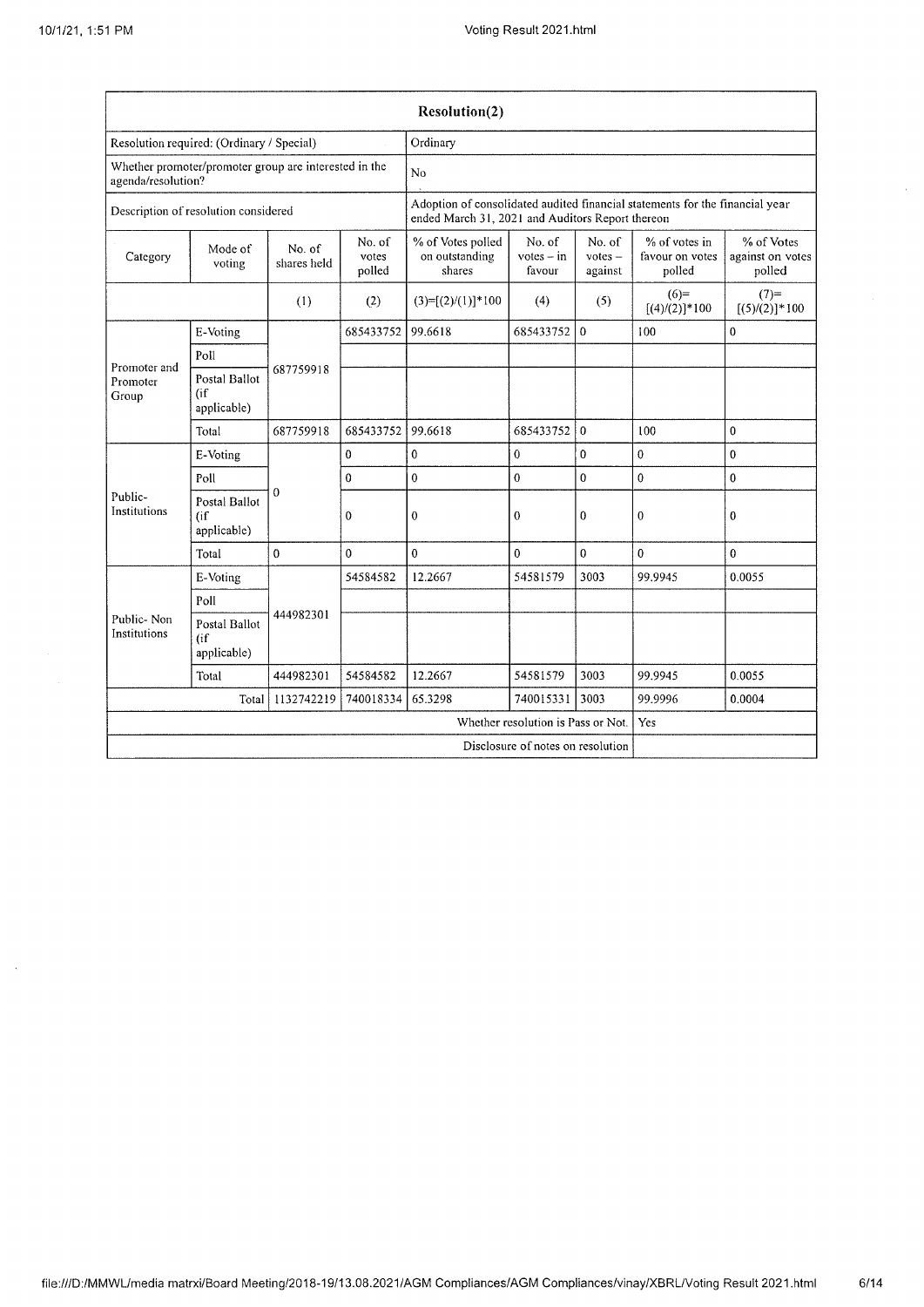$\sim 10^6$ 

| <b>Details of Invalid Votes</b> |  |  |  |  |  |  |
|---------------------------------|--|--|--|--|--|--|
| No. of Votes<br>Category        |  |  |  |  |  |  |
| Promoter and Promoter Group     |  |  |  |  |  |  |
| Public Insitutions              |  |  |  |  |  |  |
| Public - Non Insitutions        |  |  |  |  |  |  |

 $\mathcal{A}^{\mathcal{A}}$ 

 $\sim 10^{-11}$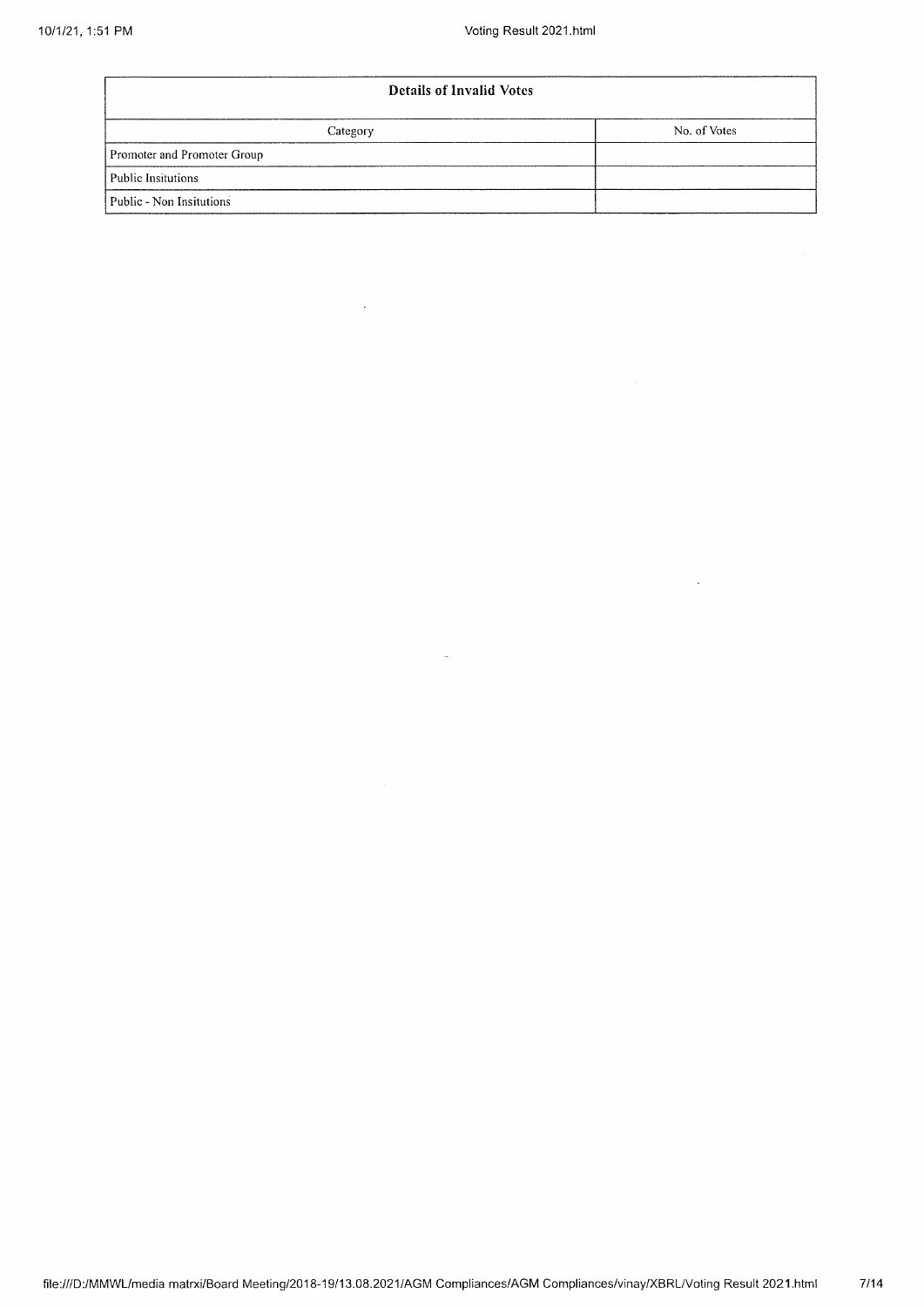| Resolution(3)                                                               |                                     |                       |                           |                                                                                                                                        |                                  |                                |                                            |                                          |  |
|-----------------------------------------------------------------------------|-------------------------------------|-----------------------|---------------------------|----------------------------------------------------------------------------------------------------------------------------------------|----------------------------------|--------------------------------|--------------------------------------------|------------------------------------------|--|
| Resolution required: (Ordinary / Special)                                   |                                     | Ordinary              |                           |                                                                                                                                        |                                  |                                |                                            |                                          |  |
| Whether promoter/promoter group are interested in the<br>agenda/resolution? |                                     |                       |                           | N <sub>0</sub>                                                                                                                         |                                  |                                |                                            |                                          |  |
| Description of resolution considered                                        |                                     |                       |                           | Re-appoint Shri Sunil Batra, (DIN: 02188254), Director who retires by rotation<br>and being eligible offers himself for re-appointment |                                  |                                |                                            |                                          |  |
| Category                                                                    | Mode of<br>voting                   | No. of<br>shares held | No. of<br>votes<br>polled | % of Votes polled<br>on outstanding<br>shares                                                                                          | No. of<br>$votes - in$<br>favour | No. of<br>$votes -$<br>against | % of votes in<br>favour on votes<br>polled | % of Votes<br>against on votes<br>polled |  |
|                                                                             |                                     | (1)                   | (2)                       | $(3)=[(2)/(1)]*100$                                                                                                                    | (4)                              | (5)                            | $(6)=$<br>$[(4)/(2)]$ *100                 | $(7)=$<br>$[(5)/(2)]$ * 100              |  |
|                                                                             | E-Voting                            |                       | 685433752                 | 99.6618                                                                                                                                | 685433752                        | $\mathbf{0}$                   | 100                                        | $\bf{0}$                                 |  |
| Promoter and                                                                | Poll                                |                       |                           |                                                                                                                                        |                                  |                                |                                            |                                          |  |
| Promoter<br>Group                                                           | Postal Ballot<br>(if<br>applicable) | 687759918             |                           |                                                                                                                                        |                                  |                                |                                            |                                          |  |
|                                                                             | Total                               | 687759918             | 685433752                 | 99.6618                                                                                                                                | 685433752                        | $\theta$                       | 100                                        | $\bf{0}$                                 |  |
|                                                                             | E-Voting                            | $\Omega$              | $\overline{0}$            | $\bf{0}$                                                                                                                               | $\bf{0}$                         | $\mathbf 0$                    | $\bf{0}$                                   | $\bf{0}$                                 |  |
|                                                                             | Poll                                |                       | 0                         | $\mathbf{0}$                                                                                                                           | $\bf{0}$                         | 0                              | $\boldsymbol{0}$                           | 0                                        |  |
| Public-<br>Institutions                                                     | Postal Ballot<br>(if<br>applicable) |                       | 0                         | 0                                                                                                                                      | $\bf{0}$                         | 0                              | $\bf{0}$                                   | $\boldsymbol{0}$                         |  |
|                                                                             | Total                               | $\Omega$              | 0                         | 0                                                                                                                                      | $\Omega$                         | $\overline{0}$                 | $\Omega$                                   | $\theta$                                 |  |
|                                                                             | E-Voting                            |                       | 54584582                  | 12.2667                                                                                                                                | 54581579                         | 3003                           | 99.9945                                    | 0.0055                                   |  |
|                                                                             | Poll                                |                       |                           |                                                                                                                                        |                                  |                                |                                            |                                          |  |
| Public-Non<br>Institutions                                                  | Postal Ballot<br>(if<br>applicable) | 444982301             |                           |                                                                                                                                        |                                  |                                |                                            |                                          |  |
|                                                                             | Total                               | 444982301             | 54584582                  | 12.2667                                                                                                                                | 54581579                         | 3003                           | 99.9945                                    | 0.0055                                   |  |
| 1132742219<br>740018334<br>Total                                            |                                     |                       | 65.3298                   | 740015331                                                                                                                              | 3003                             | 99.9996                        | 0.0004                                     |                                          |  |
| Whether resolution is Pass or Not.                                          |                                     |                       |                           |                                                                                                                                        |                                  | Yes                            |                                            |                                          |  |
| Disclosure of notes on resolution                                           |                                     |                       |                           |                                                                                                                                        |                                  |                                |                                            |                                          |  |

 $\bar{V}$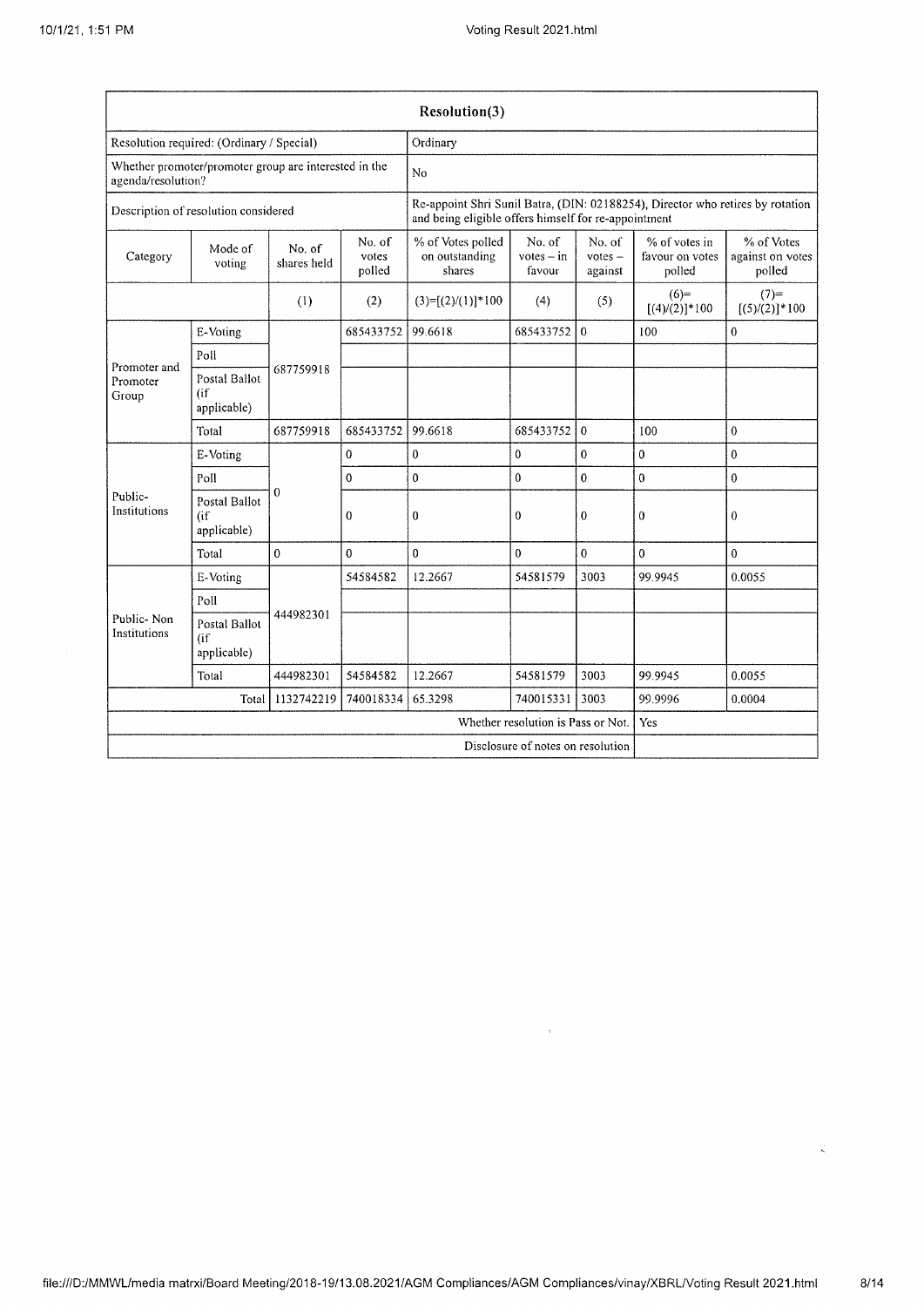| <b>Details of Invalid Votes</b> |              |  |  |  |
|---------------------------------|--------------|--|--|--|
| Category                        | No. of Votes |  |  |  |
| Promoter and Promoter Group     |              |  |  |  |
| Public Insitutions              |              |  |  |  |
| Public - Non Insitutions        |              |  |  |  |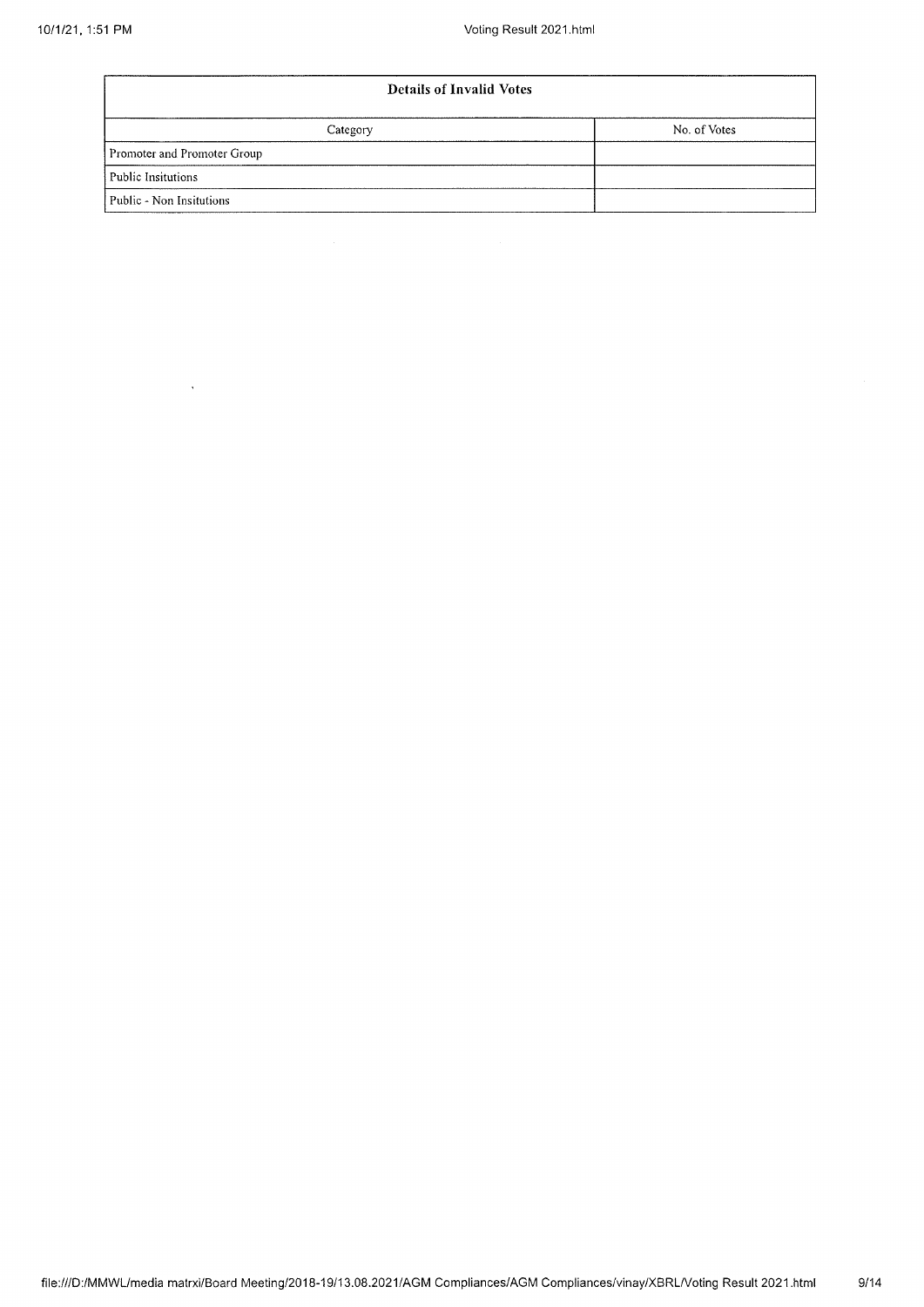Á

| <b>Resolution(4)</b>                                                        |                                       |                       |                           |                                                                                                                                               |                                  |                                |                                            |                                          |
|-----------------------------------------------------------------------------|---------------------------------------|-----------------------|---------------------------|-----------------------------------------------------------------------------------------------------------------------------------------------|----------------------------------|--------------------------------|--------------------------------------------|------------------------------------------|
| Resolution required: (Ordinary / Special)                                   |                                       |                       | Ordinary                  |                                                                                                                                               |                                  |                                |                                            |                                          |
| Whether promoter/promoter group are interested in the<br>agenda/resolution? |                                       |                       |                           | No                                                                                                                                            |                                  |                                |                                            |                                          |
| Description of resolution considered                                        |                                       |                       |                           | Appointment of M/s SGN & CO, Chartered Accountants (Firm registration<br>number 134565W), as Statutory Auditors and to fix their remuneration |                                  |                                |                                            |                                          |
| Category                                                                    | Mode of<br>voting                     | No. of<br>shares held | No. of<br>votes<br>polled | % of Votes polled<br>on outstanding<br>shares                                                                                                 | No. of<br>$votes - in$<br>favour | No. of<br>$votes -$<br>against | % of votes in<br>favour on votes<br>polled | % of Votes<br>against on votes<br>polled |
|                                                                             |                                       | (1)                   | (2)                       | $(3)=[(2)/(1)]*100$                                                                                                                           | (4)                              | (5)                            | $(6)=$<br>$[(4)/(2)]*100$                  | $(7)$ =<br>$[(5)/(2)]$ *100              |
|                                                                             | E-Voting                              |                       | 685433752                 | 99.6618                                                                                                                                       | 685433752                        | $\mathbf{0}$                   | 100                                        | 0                                        |
| Promoter and                                                                | Poll                                  |                       |                           |                                                                                                                                               |                                  |                                |                                            |                                          |
| Promoter<br>Group                                                           | Postal Ballot<br>(if<br>applicable)   | 687759918             |                           |                                                                                                                                               |                                  |                                |                                            |                                          |
|                                                                             | Total                                 | 687759918             | 685433752                 | 99.6618                                                                                                                                       | 685433752                        | $\Omega$                       | 100                                        | 0                                        |
|                                                                             | E-Voting                              | $\Omega$              | $\mathbf{0}$              | $\mathbf{0}$                                                                                                                                  | 0                                | 0                              | $\bf{0}$                                   | $\bf{0}$                                 |
|                                                                             | Poll                                  |                       | $\mathbf{0}$              | $\theta$                                                                                                                                      | $\mathbf 0$                      | $\overline{0}$                 | $\theta$                                   | $\overline{0}$                           |
| Public-<br>Institutions                                                     | Postal Ballot<br>(if<br>applicable)   |                       | $\bf{0}$                  | $\Omega$                                                                                                                                      | $\bf{0}$                         | $\mathbf{0}$                   | $\mathbf{0}$                               | 0                                        |
|                                                                             | Total                                 | $\mathbf{0}$          | $\bf{0}$                  | $\mathbf{0}$                                                                                                                                  | $\bf{0}$                         | $\mathbf{0}$                   | $\theta$                                   | $\theta$                                 |
|                                                                             | E-Voting                              |                       | 54584582                  | 12.2667                                                                                                                                       | 54581579                         | 3003                           | 99.9945                                    | 0.0055                                   |
|                                                                             | Poll                                  |                       |                           |                                                                                                                                               |                                  |                                |                                            |                                          |
| Public-Non<br>Institutions                                                  | Postal Ballot<br>(i f)<br>applicable) | 444982301             |                           |                                                                                                                                               |                                  |                                |                                            |                                          |
|                                                                             | Total                                 | 444982301             | 54584582                  | 12.2667                                                                                                                                       | 54581579                         | 3003                           | 99.9945                                    | 0.0055                                   |
|                                                                             | Total                                 | 740018334             | 65.3298                   | 740015331                                                                                                                                     | 3003                             | 99.9996                        | 0.0004                                     |                                          |
| Whether resolution is Pass or Not.                                          |                                       |                       |                           |                                                                                                                                               | Yes                              |                                |                                            |                                          |
| Disclosure of notes on resolution                                           |                                       |                       |                           |                                                                                                                                               |                                  |                                |                                            |                                          |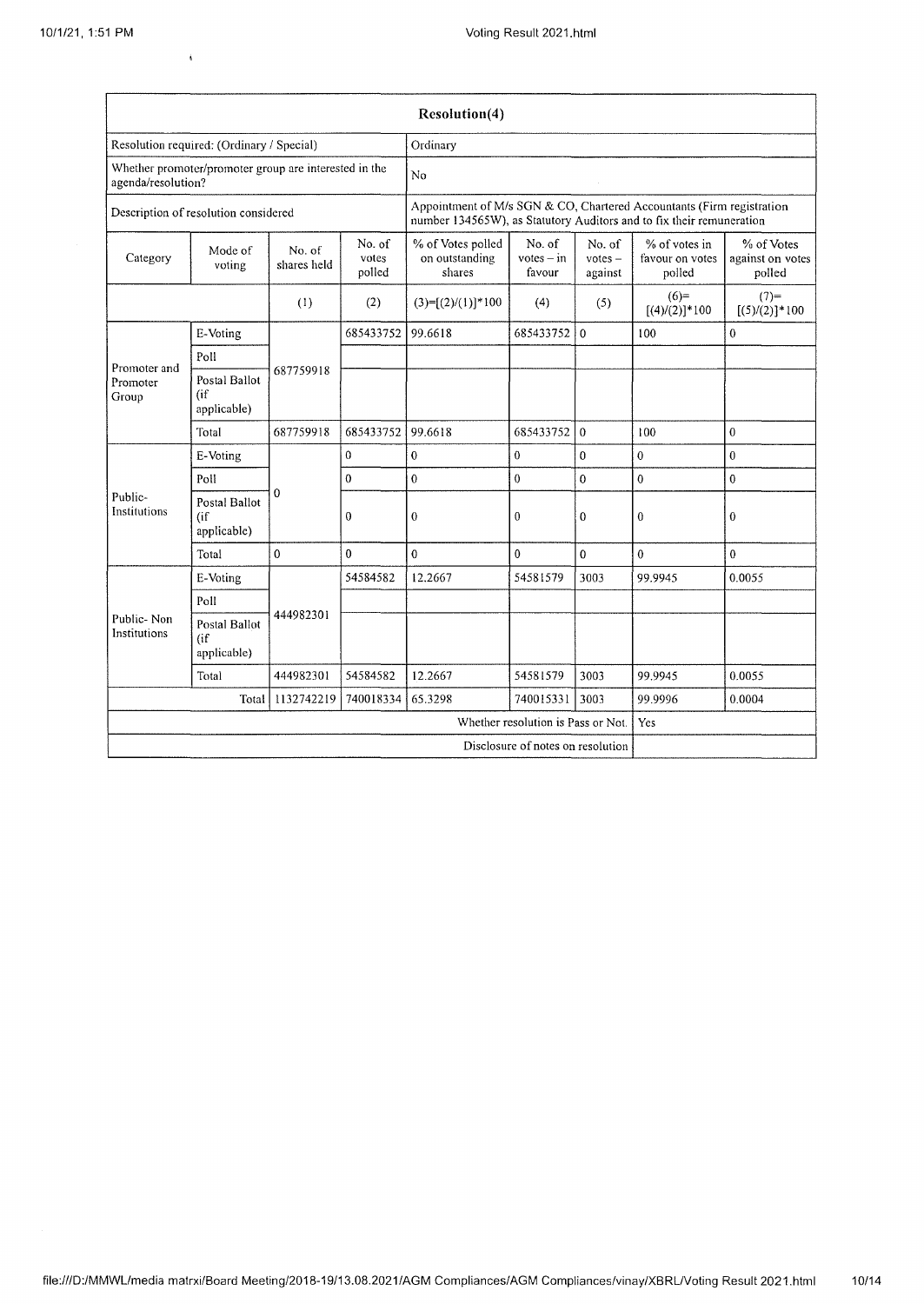| <b>Details of Invalid Votes</b> |              |  |  |  |  |
|---------------------------------|--------------|--|--|--|--|
| Category                        | No. of Votes |  |  |  |  |
| Promoter and Promoter Group     |              |  |  |  |  |
| Public Insitutions              |              |  |  |  |  |
| Public - Non Insitutions        |              |  |  |  |  |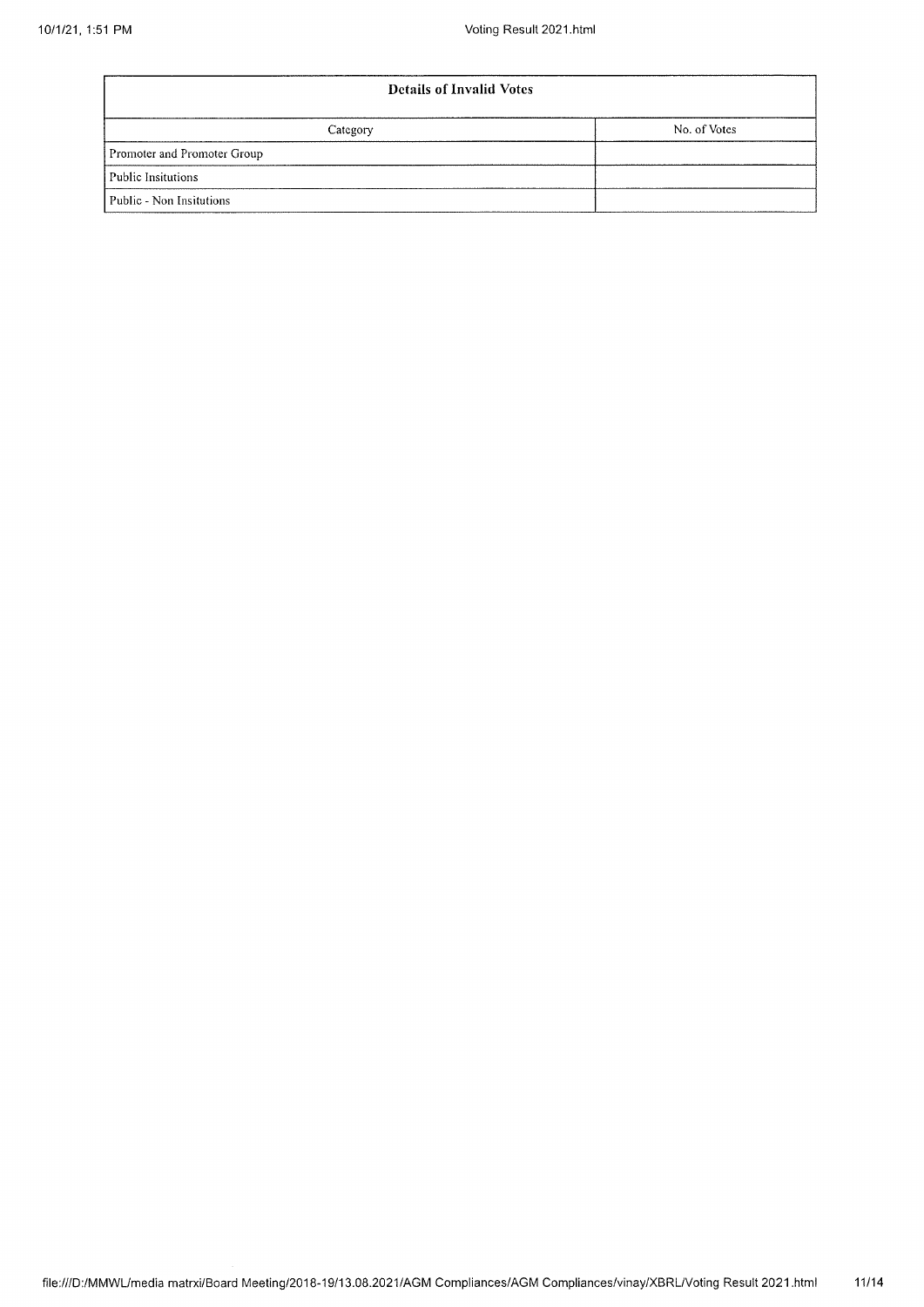| <b>Resolution(5)</b>                                                        |                                        |                       |                           |                                                                                                                                  |                                           |                                |                                            |                                          |
|-----------------------------------------------------------------------------|----------------------------------------|-----------------------|---------------------------|----------------------------------------------------------------------------------------------------------------------------------|-------------------------------------------|--------------------------------|--------------------------------------------|------------------------------------------|
| Resolution required: (Ordinary / Special)                                   |                                        | Ordinary              |                           |                                                                                                                                  |                                           |                                |                                            |                                          |
| Whether promoter/promoter group are interested in the<br>agenda/resolution? |                                        |                       |                           | No                                                                                                                               |                                           |                                |                                            |                                          |
| Description of resolution considered                                        |                                        |                       |                           | To revise remuneration of Shri Sandeep Jairath (DIN 05300460), Whole-time<br>Director cum Chief Financial Officer of the Company |                                           |                                |                                            |                                          |
| Category                                                                    | Mode of<br>voting                      | No. of<br>shares held | No. of<br>votes<br>polled | % of Votes polled<br>on outstanding<br>shares                                                                                    | No. of<br>$votes - in$<br>favour          | No. of<br>$votes -$<br>against | % of votes in<br>favour on votes<br>polled | % of Votes<br>against on votes<br>polled |
|                                                                             |                                        | (1)                   | (2)                       | $(3)=[(2)/(1)]*100$                                                                                                              | (4)                                       | (5)                            | $(6)=$<br>$[(4)/(2)]*100$                  | $(7)=$<br>$[(5)/(2)]$ * 100              |
|                                                                             | E-Voting                               |                       | 685433752                 | 99.6618                                                                                                                          | 685433752                                 | $\theta$                       | 100                                        | 0                                        |
| Promoter and                                                                | Poll                                   |                       |                           |                                                                                                                                  |                                           |                                |                                            |                                          |
| Promoter<br>Group                                                           | Postal Ballot<br>(if<br>applicable)    | 687759918             |                           |                                                                                                                                  |                                           |                                |                                            |                                          |
|                                                                             | Total                                  | 687759918             | 685433752                 | 99.6618                                                                                                                          | 685433752                                 | $\bf{0}$                       | 100                                        | $\boldsymbol{0}$                         |
|                                                                             | E-Voting                               | $\Omega$              | 0                         | 0                                                                                                                                | $\bf{0}$                                  | $\bf{0}$                       | $\mathbf{0}$                               | $\bf{0}$                                 |
|                                                                             | Poll                                   |                       | $\mathbf{0}$              | $\bf{0}$                                                                                                                         | $\Omega$                                  | $\boldsymbol{0}$               | $\overline{0}$                             | $\mathbf 0$                              |
| Public-<br>Institutions                                                     | Postal Ballot<br>$\int$<br>applicable) |                       | $\theta$                  | $\theta$                                                                                                                         | $\Omega$                                  | $\mathbf{0}$                   | $\mathbf 0$                                | 0                                        |
|                                                                             | Total                                  | $\mathbf{0}$          | 0                         | $\Omega$                                                                                                                         | $\Omega$                                  | $\mathbf 0$                    | $\mathbf{0}$                               | $\bf{0}$                                 |
|                                                                             | E-Voting                               |                       | 54584582                  | 12.2667                                                                                                                          | 54581579                                  | 3003                           | 99.9945                                    | 0.0055                                   |
| Public-Non<br>Institutions                                                  | Poll                                   |                       |                           |                                                                                                                                  |                                           |                                |                                            |                                          |
|                                                                             | Postal Ballot<br>(i)<br>applicable)    | 444982301             |                           |                                                                                                                                  |                                           |                                |                                            |                                          |
|                                                                             | Total                                  | 444982301             | 54584582                  | 12.2667                                                                                                                          | 54581579                                  | 3003                           | 99.9945                                    | 0.0055                                   |
| 1132742219<br>740018334<br>Total                                            |                                        |                       | 65.3298                   | 740015331                                                                                                                        | 3003                                      | 99.9996                        | 0.0004                                     |                                          |
|                                                                             |                                        |                       |                           |                                                                                                                                  | Whether resolution is Pass or Not.<br>Yes |                                |                                            |                                          |
|                                                                             |                                        |                       |                           |                                                                                                                                  | Disclosure of notes on resolution         |                                |                                            |                                          |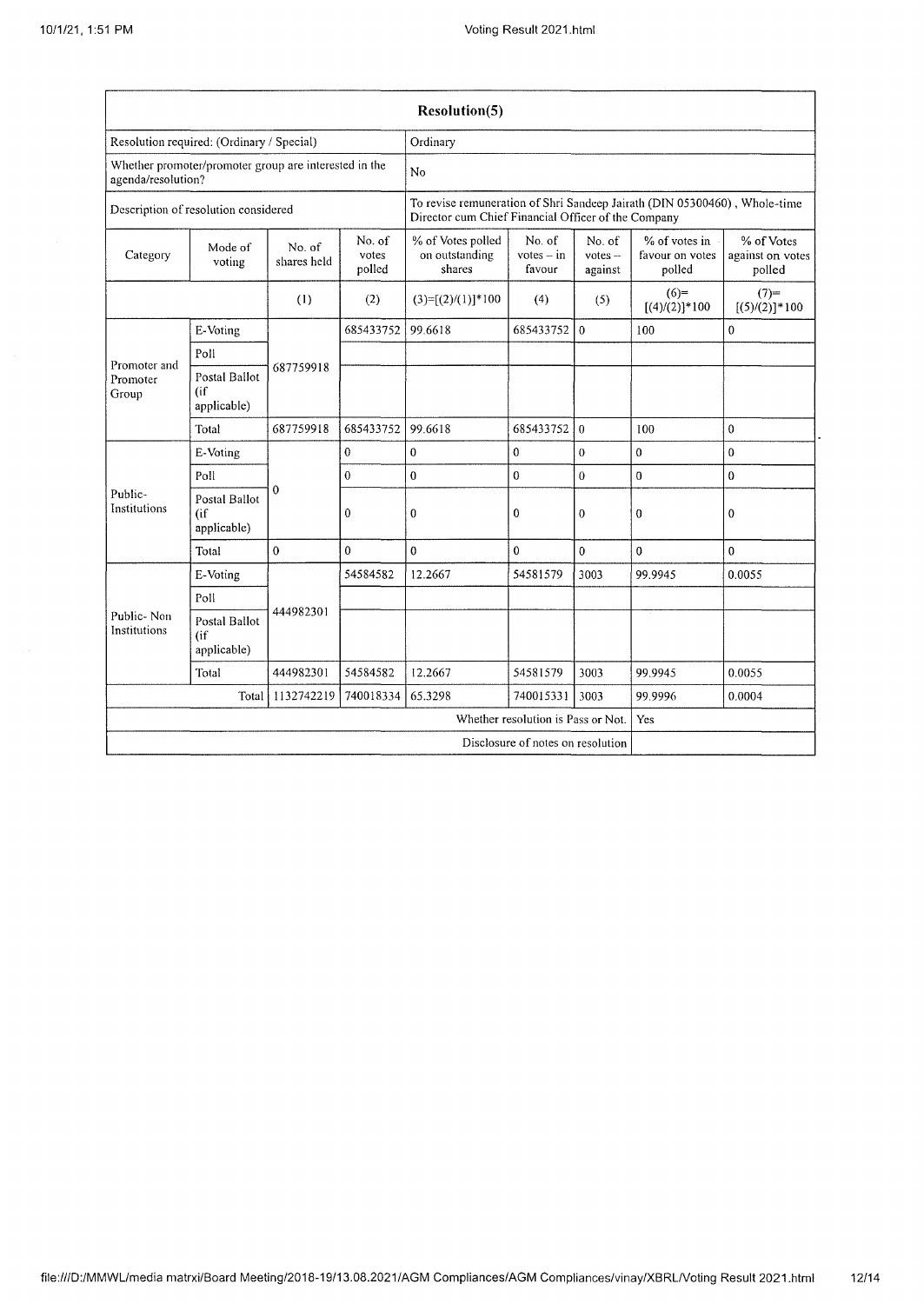$\hat{\boldsymbol{\beta}}$ 

 $\bar{\mathbf{r}}$ 

| <b>Details of Invalid Votes</b> |              |  |  |  |
|---------------------------------|--------------|--|--|--|
| Category                        | No. of Votes |  |  |  |
| Promoter and Promoter Group     |              |  |  |  |
| Public Insitutions              |              |  |  |  |
| Public - Non Insitutions        |              |  |  |  |